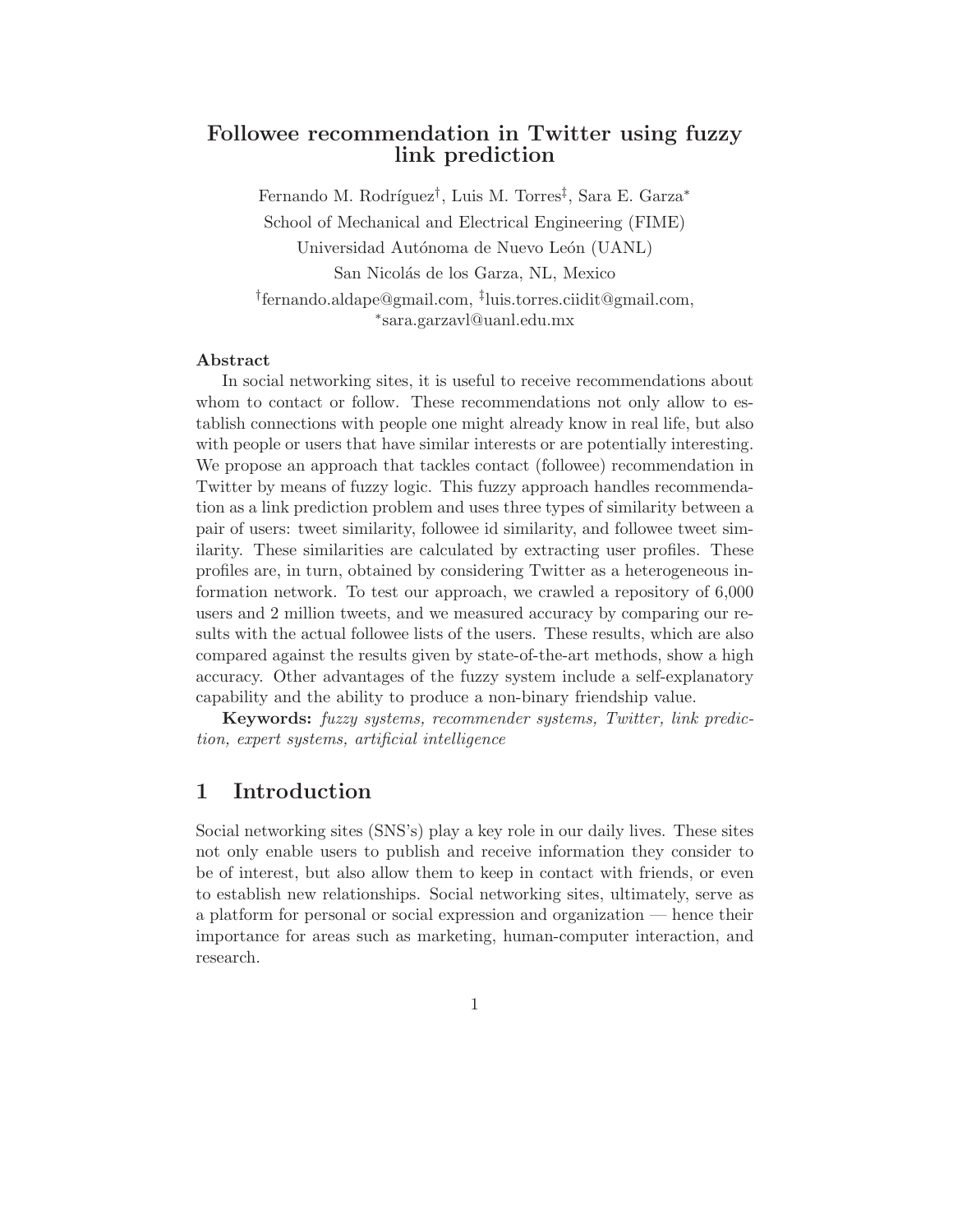Due to the increasingly intensive use of SNS's, it is common for users to be overloaded with information (Benito-Ruiz, 2009; Gantz and Reinsel, 2010), e.g. status updates to read or possible new friends to contact. For this reason, *recommender systems* have been adopted to filter content, activities, products, and social connections of actual interest for the user (Park et al., 2012).

An important representative of SNS's nowadays — with 190 million users, 60,000 daily comments, and ranking ten in Alexa's Top Sites<sup>1</sup> is Twitter<sup>2</sup>. This site offers a *microblogging service* where users are able to publish short messages (140 characters maximum per post) called "tweets" and receive the posts of other users that they decide to *follow*, where following a user is similar to subscribing to an RSS news feed; the ones who follow a user are called the user's followers and the ones followed by a user are called the user's followees (in this work, we will use "contacts" and "friends" as synonyms of this term). Other distinctive features of Twitter include post forwarding, where the forwarded message is called retweet, user mentions in messages (where each user account starts with "@"), and a special form of message labeling, where the label is called *hashtag* and usually starts with  $``#"$ .

Twitter, of course, is not exempt of the previously mentioned information overload and crowding. Recommendation approaches for this SNS so far include automatic suggestions of tweets, URL's, hashtags, mentions, retweets, and followees (Kywe et al., 2012). We focus on this last recommendation item, since helpful followee recommendations aid users to receive actual content of interest, to get acquainted with people of interest, and to build stronger communities — either in Twitter or real life.

Because the information in Twitter tends to be imprecise, incomplete, and could highly depend on the context where it is employed, we propose a fuzzy hybrid recommendation system. The rules of this system create recommendations by predicting follower-followee relationships (which we shall refer to as "friendships") between pairs of users given the similarity of their tweets, their followees, and the tweets of their followees. These similarities are derived from user profiles whose information is retrieved by considering Twitter as a heterogeneous information network. Our contributions thus include:

- A fuzzy expert system that acts as a hybrid recommender system.

<sup>&</sup>lt;sup>1</sup>Information available at: http://www.alexa.com/topsites. This list of Top Sites was retrieved in March 2014.

<sup>&</sup>lt;sup>2</sup>Available at: http://twitter.com.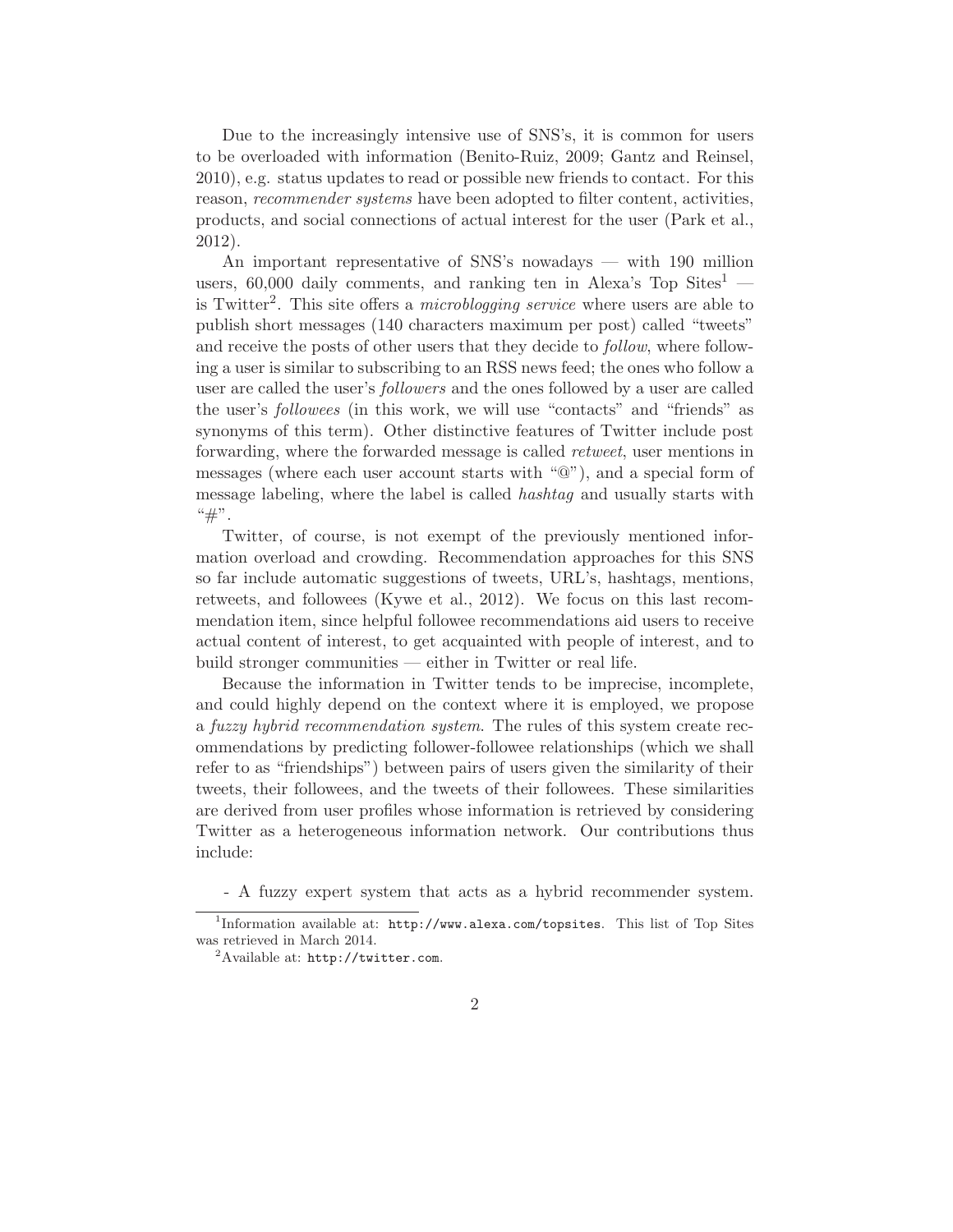This fuzzy system predicts the degree of friendship between a pair of Twitter users and uses this degree as the basis for recommendation.

- A formal conceptual model for extracting user profiles by considering Twitter as a heterogeneous network.
- Evidence for the effectiveness of the approach in different contexts (Twitter, the Cit-HepTh citation network).
- A comparison with state-of-the-art methods.

The rest of this document is organized as follows: Section 2 reviews necessary background and Section 3 discusses related work; Section 4 describes our approach and Section 5 provides experiments and results; Section 6, finally, presents conclusions and future work.

# 2 Background

This section introduces vocabulary and notation that will be used. It covers basic notions for recommender systems, graph theory, information retrieval, and fuzzy logic.

## 2.1 Recommender systems

In the midst of overwhelming amounts of information, the aim of a recommender system is to suggest users those items that might be of *interest*, such as movies, records, books, and other users. Most recommender systems are personalized and build a profile to make suggestions based on the information and particular preferences of the target user (i.e., the recipient of the recommendations). Common approaches for this kind of recommendation include content-based and collaborative filtering systems; while the former find items that are similar to the ones highly rated by the user in the past, the latter find items that were highly rated by users that are similar to the target user (Ricci et al., 2011). In that sense, content-based systems are item-oriented and collaborative filtering systems are user-oriented.

The usual output of a recommender system is a *ranked list* of items, where the items at the top — ideally — are the most likely to achieve high ratings by the target user. To build this list, several recommendation algorithms start off with a set of candidate items and gradually refine this set. When talking about friend or contact recommendations, the term "item" is usually replaced by "user". Consequently, it is common to refer to *candi*date users instead of candidate items and to *recommended users* instead of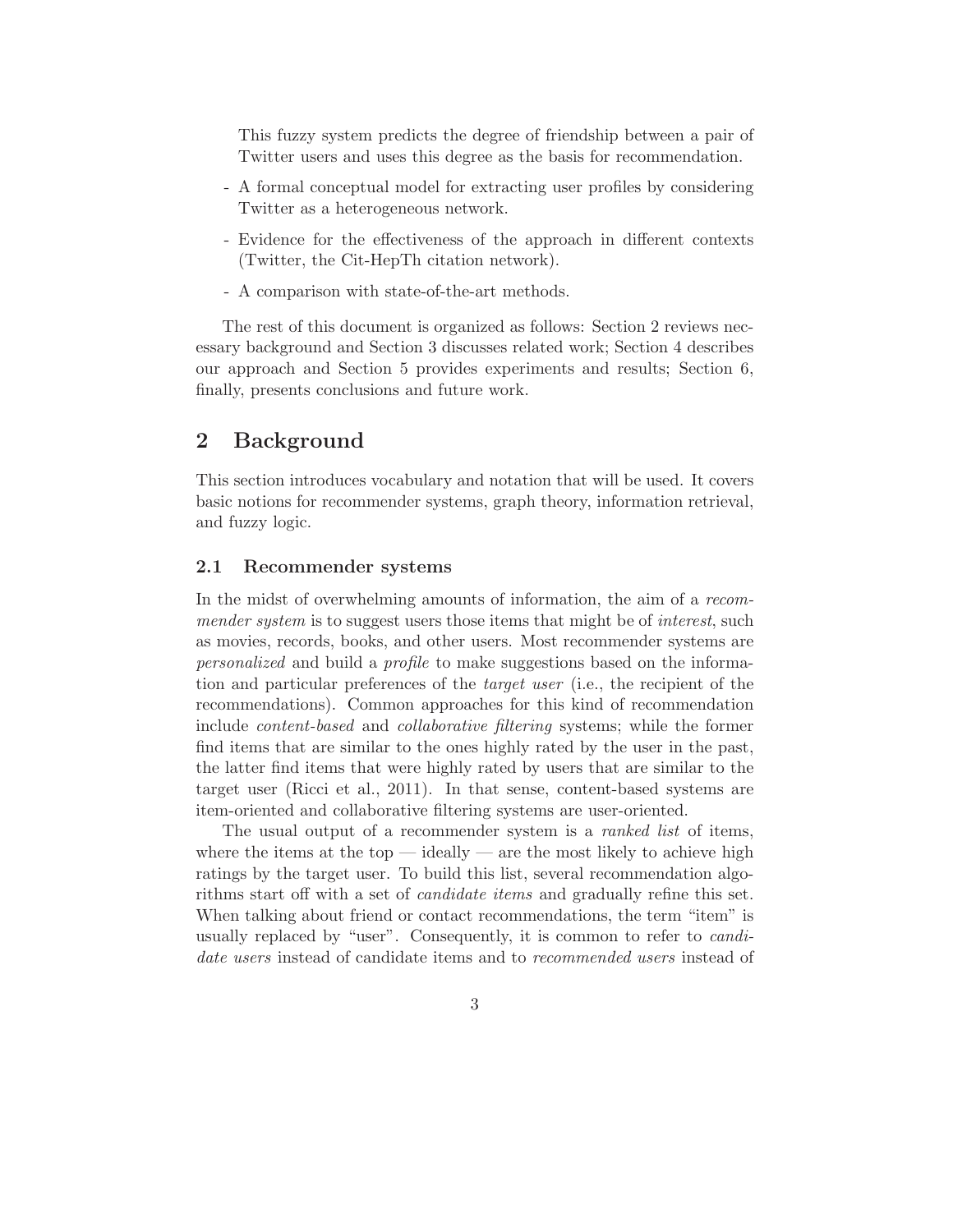recommended items; let us note that the latter are the ones included in the (final) recommendation list. Another important aspect of friend recommendation is that this task is sometimes stated as a *link prediction* problem, i.e. the problem of determining if a connection will appear between a pair of entities in a network (Getoor and Diehl, 2005).

### 2.2 Networks

Networks depict related entities and are formally represented with graphs. A graph  $G = (V, E)$  consists of a set  $V = \{v_1, v_2, \dots v_n\}$  of vertices and a set  $E$  of *edges*. While the former set represents the entities of the network, the latter stands for the relationships or connections among these entities;  $E \subseteq V \times V$ , typically<sup>3</sup>. If E is symmetric, i.e. the existence of an edge  $(u, v)$ implies the existence of  $(v, u)$  as well, then all edges run in both directions and the graph is said to be undirected; being this the case, an edge can be formally written as a 2-subset  $\{u, v\}$ . However, if the property of symmetry does not hold, the graph is *directed* and  $(u, v) \in E$  depicts an edge that goes out from u into v. In a directed graph, edges are commonly referred to as arcs and are drawn as arrows. When the vertices or edges have labels, the graph is said to be labeled, and an edge-labeled graph where the labels are numerical values is said to be weighted (it is otherwise known as an unweighted graph whose edges have indistinct values). A *subgraph*  $G_s = (V_s, E_s)$  is a portion of a graph, such that  $V_s \subseteq V$  and  $E_s = \{\{u, v\} : u, v \in V_s\}.$ 

The neighborhood of a vertex v (denoted by  $\Gamma(v)$ ) is the set of vertices which share an edge with v, i.e.  $\Gamma(v) = \{u : \{u, v\} \in E\}$ . For a directed graph,  $\Gamma(v) = \Gamma^+(v) \cup \Gamma^-(v)$ , where  $\Gamma^+(v)$  is the *out-neighborhood* and  $\Gamma^-(v)$ is the in-neighborhood. While the former consists of the vertices whose arcs go out from  $v$ , the latter includes vertices whose arcs go into  $v$ :

$$
\Gamma^{+}(v) = \{ u : (v, u) \in E \}, \tag{1}
$$

$$
\Gamma^{-}(v) = \{ u : (u, v) \in E \}.
$$
\n(2)

In several contexts, such as scientific coauthorship, transportation, and recommendation (Newman, 2010), V contains vertices of different types (papers and authors / buyers and products / users, resources, and tags). This can be formally represented with a  $k$ -partite graph, where  $V$  is composed of  $k$  disjoint subsets and the edges in  $E$  join pairs of vertices that belong to different subsets. When  $k = 2$ , the graph is said to be *bipartite* and thus

<sup>3</sup>Edges usually consist of vertex pairs, but three or more vertices can be simultaneously joined by a single edge. In this case, the edge is referred to as hyperedge and the graph is called hypergraph.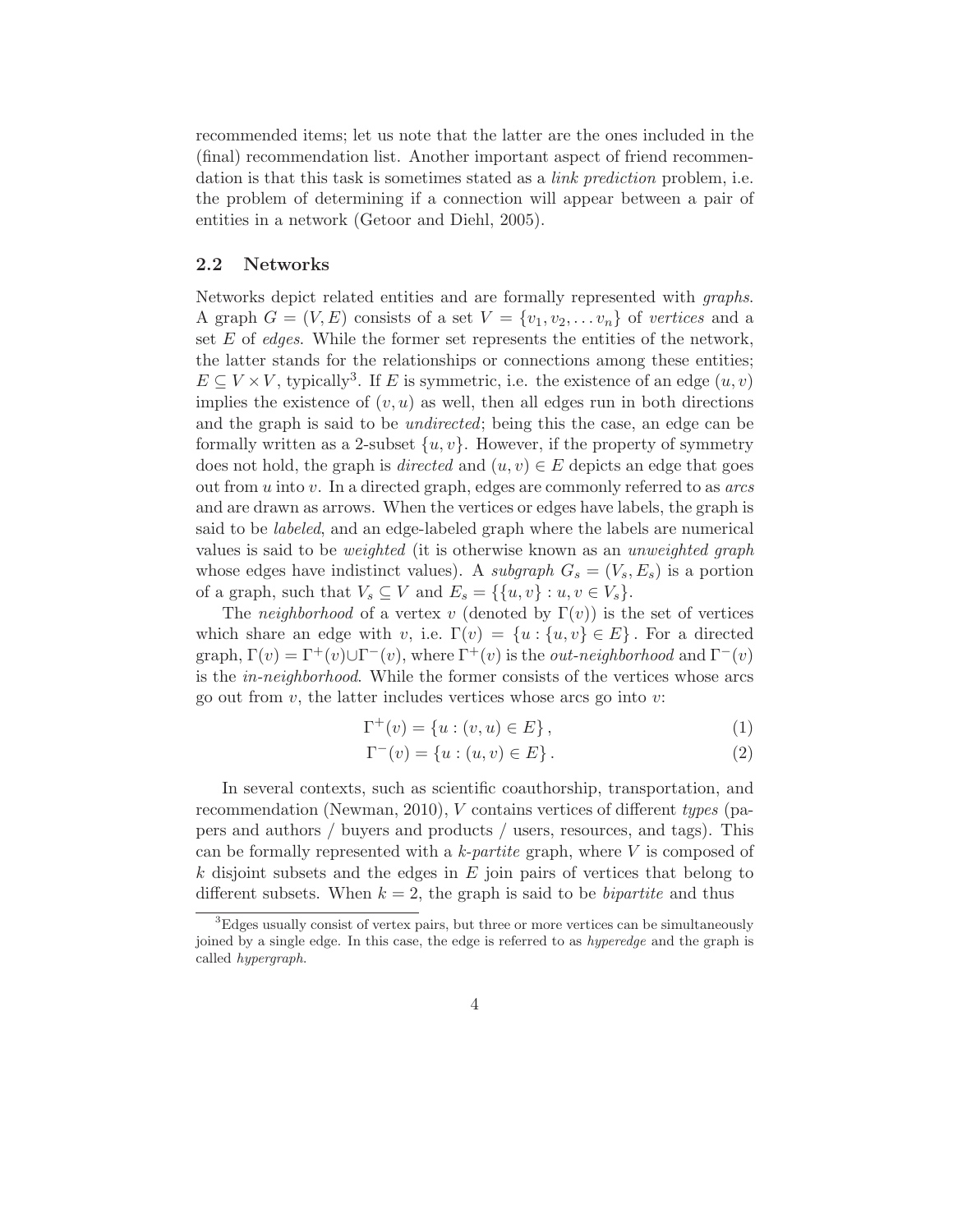$$
V = V_1 \cup V_2,\tag{3}
$$

$$
V_1 \cap V_2 = \emptyset, \text{ and } \tag{4}
$$

$$
\forall e = \{u, v\}, e \in E \Rightarrow (u \in V_i) \land (v \in V_j), i \neq j,
$$
\n
$$
(5)
$$

where  $V_i, V_j \in \{V_1, V_2\}$ . Examples of bipartite graphs include author-paper, actor-movie, metabolite-reaction, and buyer-product networks.

More complex situations can be modeled with heterogeneous information networks (Sun et al., 2012, 2009; Wang et al., 2012; Ji et al., 2011), which not only take into account different vertex types but also consider different edge types (directed, undirected, weighted, . . . ) and connections between arbitrary pairs of vertices (including the same type). Formally, for any heterogeneous graph

$$
V = V_1 \cup \ldots \cup V_n = \bigcup_{i=1}^n V_i \text{ and } (6)
$$

$$
E \subseteq \{(u, v) : (u \in V_i) \land (v \in V_j), i, j \in \{1, \dots n\}\}.
$$
\n(7)

An example of a heterogeneous graph is the *roll call data network* presented by Wang et al. (2012), which consists of two vertex types and three edge types; while the vertices either stand for legislators or bills, the edges either join legislator pairs (cosponsorship), bill pairs (semantic similarity), or legislator-bill pairs (this last edge type is directed and represents votes).

# 2.3 The Vector Space Model

The vector space model is, so far, one of the central models for information retrieval (Liu, 2007). This model views each document as a bag of words (a representation where order is not important) and extracts a weight vector from this bag. Each vector's length is equal to the vocabulary (i.e. unique words) of the whole document collection. The weight  $w_{i,j}$  for a given word  $k_i$ in a particular document  $d_j$  is usually awarded by a text frequency–inverse document frequency or the id score; this score indicates the importance of  $k_i$ in  $d_i$ :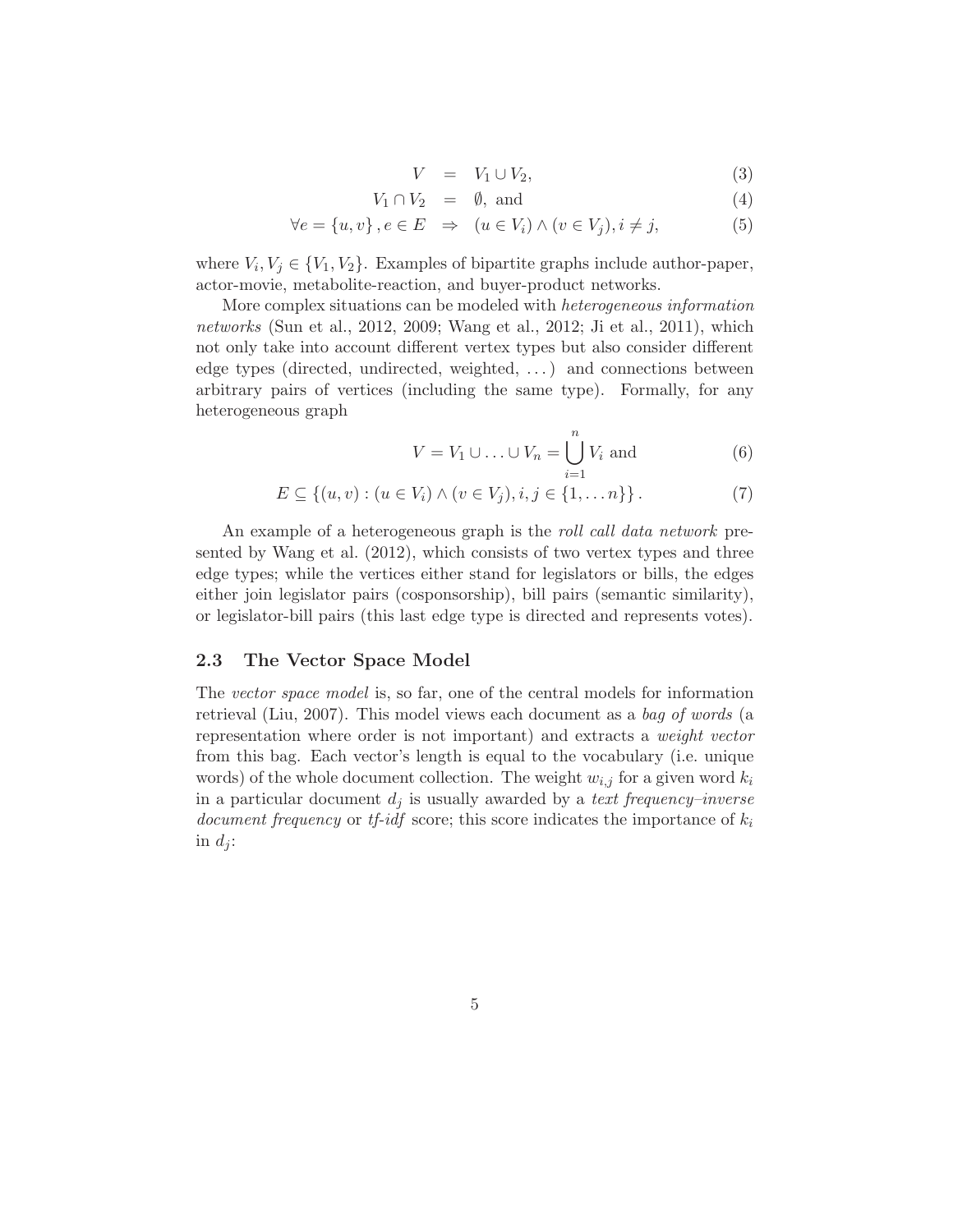$$
w_{i,j} = tf_{i,j} \times idf_i
$$
  
\n
$$
idf_i = log \frac{N}{n_i}
$$
  
\n
$$
tf_{i,j} = \frac{f_{i,j}}{M}
$$
  
\n
$$
\sum_{x=1}^{M} f_{x,j}
$$
\n(8)

where  $f_{i,j}$  is the number of times that  $k_i$  appears in  $d_j$ , M is the amount of unique words in  $d_j$ , N is the amount of documents in the collection, and  $n_i$ is the number of documents that  $k_i$  appears in.

A common metric for calculating similarity between document vectors is the cosine similarity (Baeza-Yates and Ribeiro-Neto, 1999), which is based on the dot product of the vectors:

$$
cosim(d_a, d_b) = \frac{d_a \cdot d_b}{|d_a| \times |d_b|}, \qquad (9)
$$

where  $d_a$  and  $d_b$  are the documents, and  $d_a$  and  $d_b$  are the vectors. A similarity of 0 indicates that the documents have no common words and a similarity of 1 indicates that the documents are identical.

### 2.4 Fuzzy logic systems as linguistic processors

Fuzzy systems encode knowledge, which is commonly expressed as linguistic information. These systems are based on fuzzy logic and were originally proposed by Zadeh (1965). A fuzzy system maps a set of given inputs to an output by means of an inference engine that uses a fuzzy rule base. To perform inferences with this rule base, the inputs have to be fuzzified, and the fuzzy result is *defuzzified* to obtain the corresponding output. This process is illustrated in Figure 3.

The core of fuzzy system design is given by fuzzy sets, linguistic variables, and membership functions. A fuzzy set assigns a membership value to every element, as opposed to a conventional set where elements are either present or absent; e.g., in the set  $Old = \{(45, 0.1), (65, 0.5), \ldots (90, 0.9)\}\,$ , the element 90 has a membership value of 0.9. A membership value — whose range is between 0 and 1, inclusive — is assigned by a *membership function*. There are several forms of membership functions; however, the triangular and trapezoidal forms are commonly used:

triangular
$$
(x, a, b, c)
$$
 = max $\left(\min\left(\frac{(x-a)}{(b-a+\epsilon)}, \frac{(c-x)}{(c-b+\epsilon)}\right), 0\right),$  (10)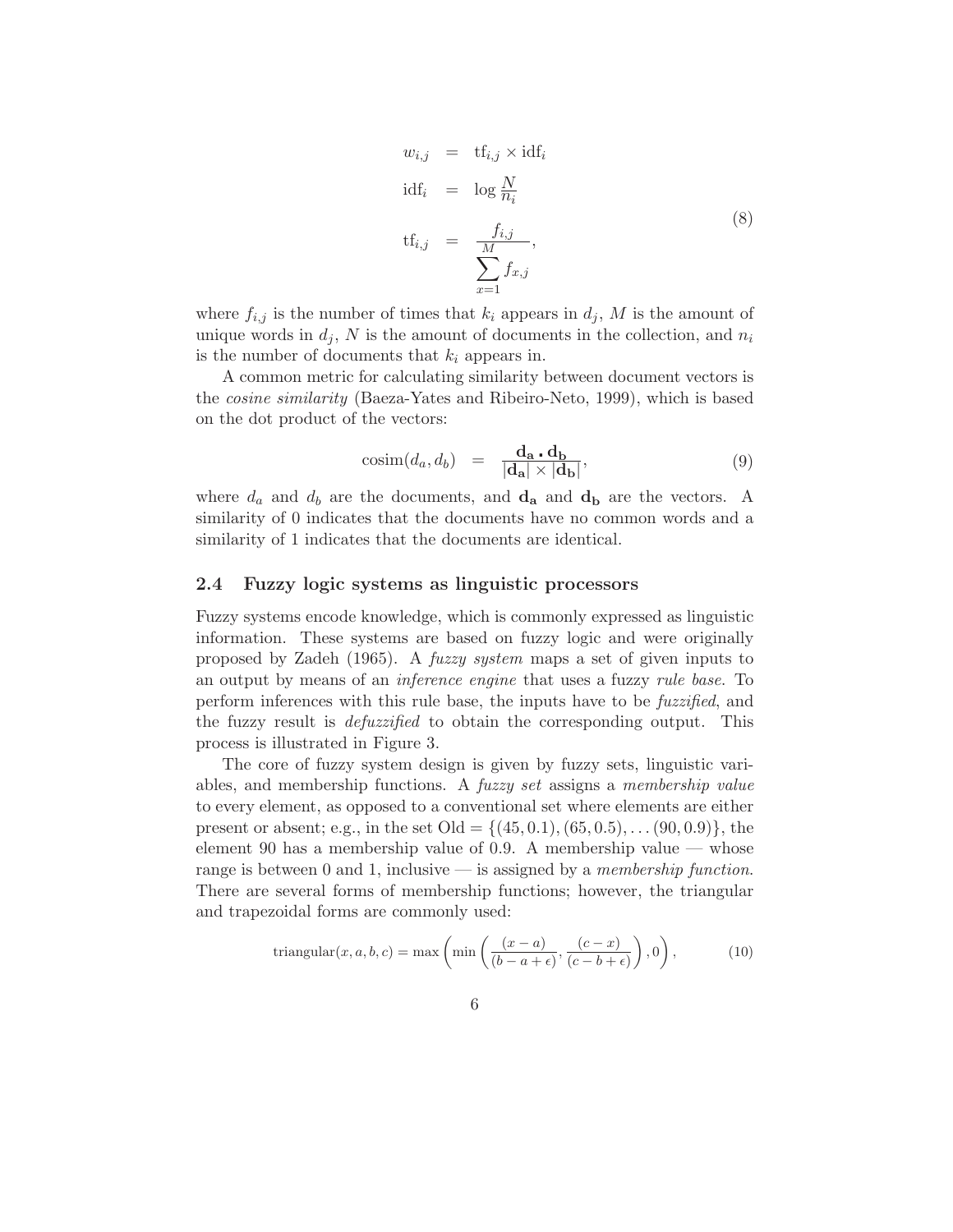trapezoidal
$$
(x, a, b, c, d) = \max \left( \min \left( \frac{(x-a)}{(b-a+\epsilon)}, 1 \right), \frac{(d-x)}{(d-c+\epsilon)} \right), 0 \right), \quad (11)
$$

where x is a given element of the fuzzy set and  $\epsilon = 1 \times 10^{-6}$  or another suitable constant. Parameters  $a, b, c$ , and  $d$  are additionally illustrated in Figures 1a and 1b.



Figure 1: Membership functions and parameters.

A *linguistic variable* is a variable associated with a numeric variable x and does not take numbers as values, but instead takes linguistic values. For example:

Volume = 
$$
\{``Low", "High", "Very high", ...}\}.
$$

Each linguistic value is related to a fuzzy set or membership function. A range of operation is defined for every linguistic variable and it is partitioned considering the linguistic values used. Usually, an odd number of linguistic partitions is used; three and five are the most common (see Figure 2).

As we previously mentioned, a fuzzy system is an integration of the logic operations shown in Figure 3. Because we can use different membership functions, fuzzifiers, inference engines, and defuzzifiers, there is a variety of fuzzy systems. In this paper, as we will see later, we used a fuzzy system with a singleton fuzzifier, trapezoidal and triangular membership functions, a Mamdani max-min engine, and a centroid defuzzifier. Let us explain each of these.

The *singleton fuzzifier* maps a value  $\alpha$  into a fuzzy set  $A'$  by setting membership  $\mu_{A'}(x)$  to 1 at  $x = a$  and 0 at any other value:

$$
\mu_{A'}(x) = \begin{cases} 1 & \text{if } x = a \\ 0 & \text{otherwise.} \end{cases}
$$
 (12)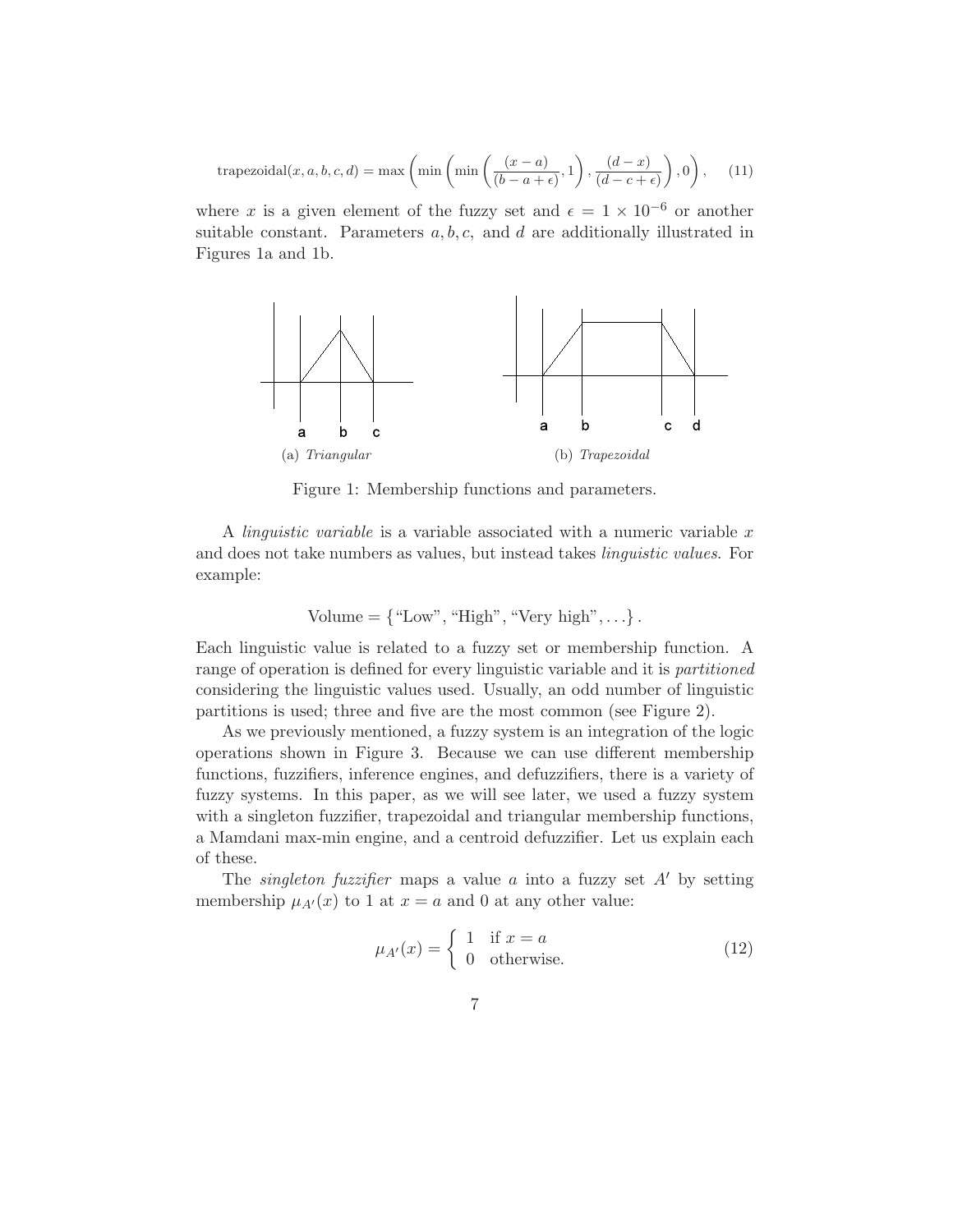

Figure 2: (a) Five fuzzy sets or linguistic values:  $1 = "Very Low", 2 = "Low",$ 3="Medium", 4="High", 5="Very High", (b) Three fuzzy sets or linguistic values:  $1 = "Low", 2 = "Median", 3 = "High"$ 



Figure 3: Components of a fuzzy system.

With respect to the inference engine and the fuzzy rule base, in first place, the fuzzy rule base is a matrix (which we shall denote by DB) where every row is a rule and every column is an integer that represents the linguistic value associated with that rule from antecedents to consequents. In the case of three variables and five linguistic values, a maximum of  $5^3 = 125$ rules or rows and 4 columns (three inputs and one output) build up the matrix. Second, considering a normalized interval for every linguistic variable, a type $1(x, n)$  function can be defined as follows:

$$
type1(x, n) = \begin{cases} \text{trapezoidal}(x, 0, 0, 0.16, 0.33) & \text{if } n = 1\\ \text{triangular}(x, 0.16, 0.33, 0.5) & \text{if } n = 2\\ \text{triangular}(x, 0.33, 0.5, 0.66) & \text{if } n = 3\\ \text{triangular}(x, 0.5, 0.66, 0.83) & \text{if } n = 4\\ \text{trapezoidal}(x, 0.66, 0.83, 1, 1) & \text{if } n = 5, \end{cases}
$$
(13)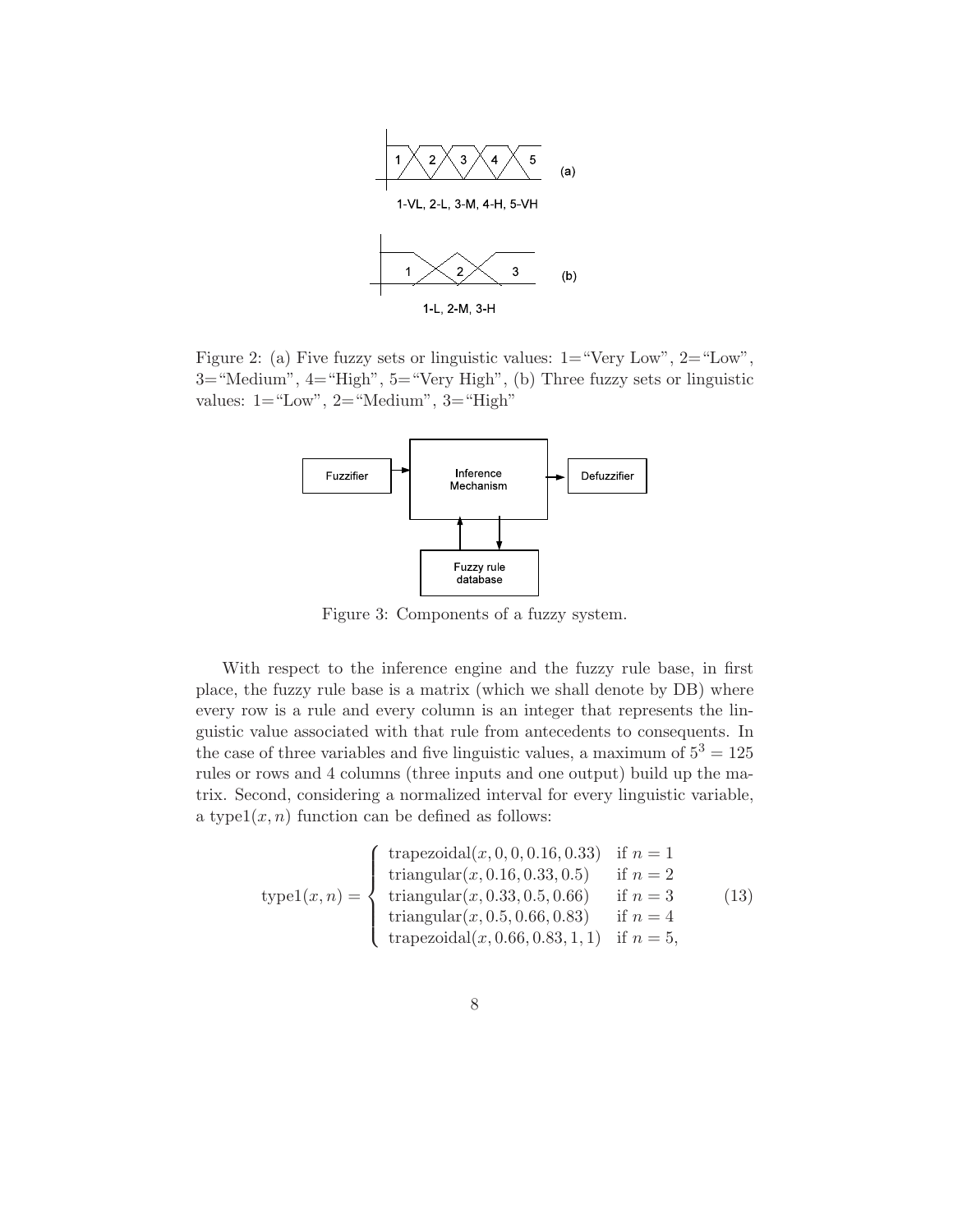where  $x$  is an input value and  $n$  corresponds to a specific membership function of a linguistic variable. Considering a fuzzy system of three inputs, a max-min inference engine is defined as follows:

$$
I(r) = \min(\text{type1}(x_1, DB(r)), \text{type1}(x_2, DB(r)), \text{type1}(x_3, DB(r))) \quad (14)
$$

where r is the fuzzy rule number,  $DB$  is the fuzzy rule base (as already stated), and  $I$  is the inference calculated. Finally, the output is defuzzified as follows:

$$
y = \frac{\sum_{r=1}^{R} (I(r) \times y_m(DB(r)))}{\sum_{r=1}^{R} I(r)},
$$
\n(15)

where  $y_m$  is a precalculated center of mass of every membership function of the output (the predefined values are  $y_m = [0, 0.25, 0.5, 0.75, 1]$ ) and R is the number of rules.  $DB(r)$  establishes the correct value depending of the fuzzy rule.

# 3 Related Work

As we will see throughout this section, related work is centered on followee recommendation in Twitter and fuzzy recommendation. Twitter, in general, has been a subject of study for some years now. For example, several works analyze the "Twittersphere" as a complex network, including topologic and geographic properties (Java et al., 2007); the impact of retweets, user influence, and the longevity of trending topics (Kwak et al., 2010); and how users with similar interests are connected — a phenomenon known as  $ho$ mophily (Huberman et al., 2008). Other works include outcome prediction for the American presidential election (Tumasjan et al., 2010), stock market prediction (Sakaki et al., 2010), rumor propagation (Liu and Chen, 2011), and epidemics detection (Culotta, 2010).

Regarding followee recommendations in Twitter, Hannon et al. (2010, 2011) introduce the *Twittommender*, a real-time system where users can search for followees and receive followee recommendations as well. To generate these recommendations, a user profile of tf-idf weights is extracted and presented as a query to the system. Nine profiling strategies are proposed; five of these use a single information source and four combine two or several sources — either of the same or different types (content vs. structure). The strategies consist of: (1) user tweets, (2) followee tweets, (3) follower tweets, (4) followee id's, (5) follower id's, (6) a combination of user, followee, and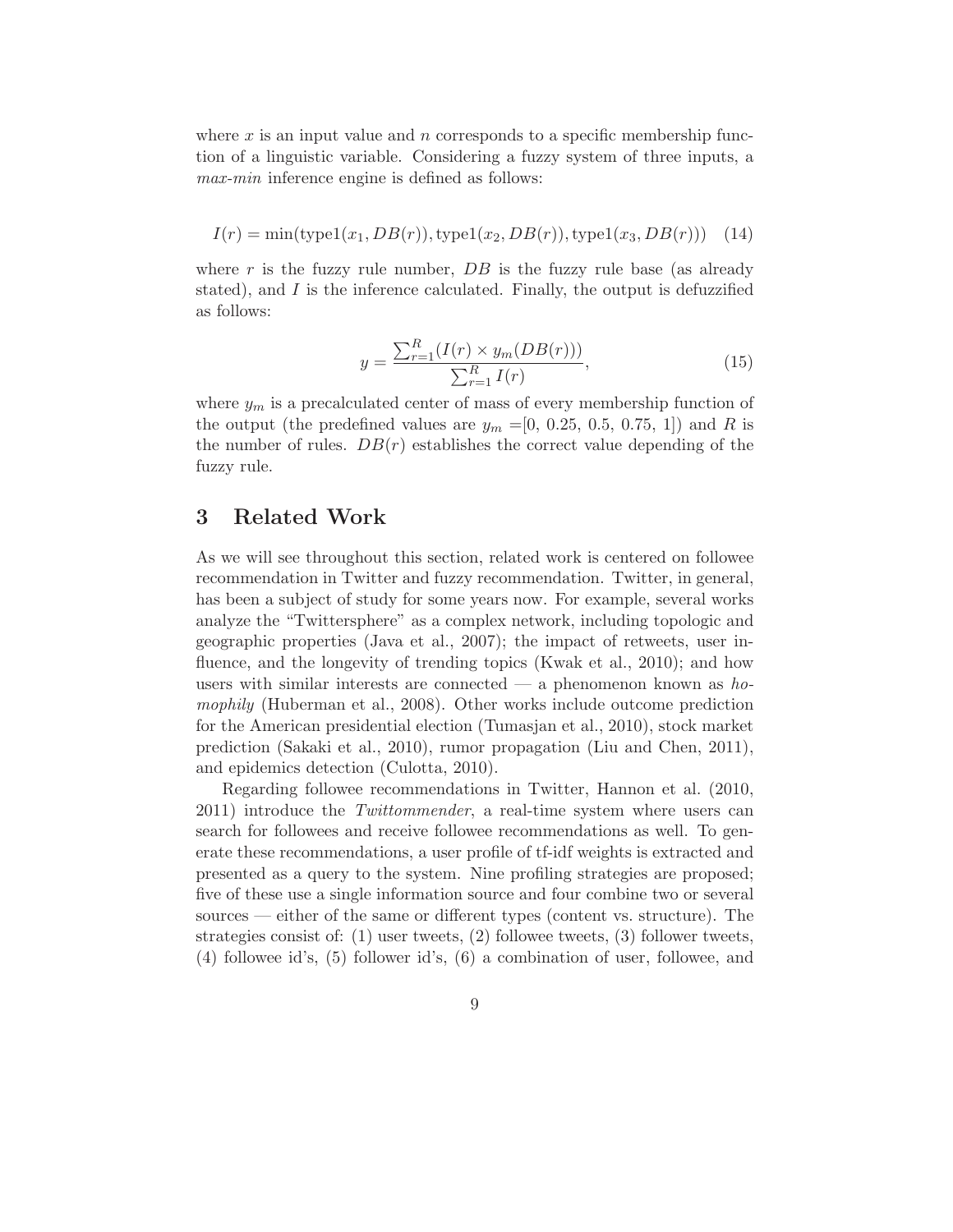follower tweets, (7) a combination of follower and followee id's, (8) a combination of user tweets and follower id's, and (9) an ensemble of strategies 1-7 where users which frequently have a high position in recommendations are preferred over users whose frequencies or positions are low. These profiling strategies were evaluated by measuring precision (overlap between the lists of recommended users and the actual followee lists of the target users) and ranking effectiveness (if relevant recommendations were placed in high positions of the list); a live trial where target users were asked if they would follow the recommended users was also carried out. Collaborative filtering strategies (4,5,7) gave, in general, better results than content-based strategies (1-3,6), although the latter tended to place relevant recommendations in higher positions.

Similar results are presented by Armentano et al. (2011a,b), who propose two recommenders: purely based on content and purely based on structure. For the content-based recommender, a set of users is randomly selected from Twitter's public timeline (a stream where the tweets of public accounts are added) and represented with term-vector profiles; cosine similarity between these users and the target user (whose profile is also a vector) is calculated and users exceeding a given threshold are added into the recommendation list. For the topology-based (structural) recommender, the followees of the target user's co-followers (i.e. the group of users who share followees with the target user) are obtained and ranked according to a score that attempts to balance popularity and resemblance to user preferences; this score takes the product of a candidate recommendation's proportion of repetitions (a higher score is awarded to users recommended several times), proportion of followers vs. followees, and proportion of mentions. Results were evaluated using discounted cumulative gain, precision, and mean reciprocal rank; even when no statistically significant differences were found between the two recommenders, the content-based approach showed to position relevant recommendations at the top of the list. Other recommenders that make use of structural information are given in the works by Hsu et al. (2006) and Silva et al. (2010). The former describes a hybrid recommender that employs graph proximity and logistic regression to suggest friends in the LiveJournal weblog, and the latter uses complex network theory and genetic algorithms to recommend friends of friends in the Oro-Aro SNS.

While several works treat recommendation as an information retrieval problem, Tsourougianni and Ampazis (2013) present a followee hybrid recommender based on classification. The approach, which receives the target user (or target user and followee) tweets as a query, locates the target user's friends-of-friends  $(FoF's)$  and classifies their tweets as either positive or neg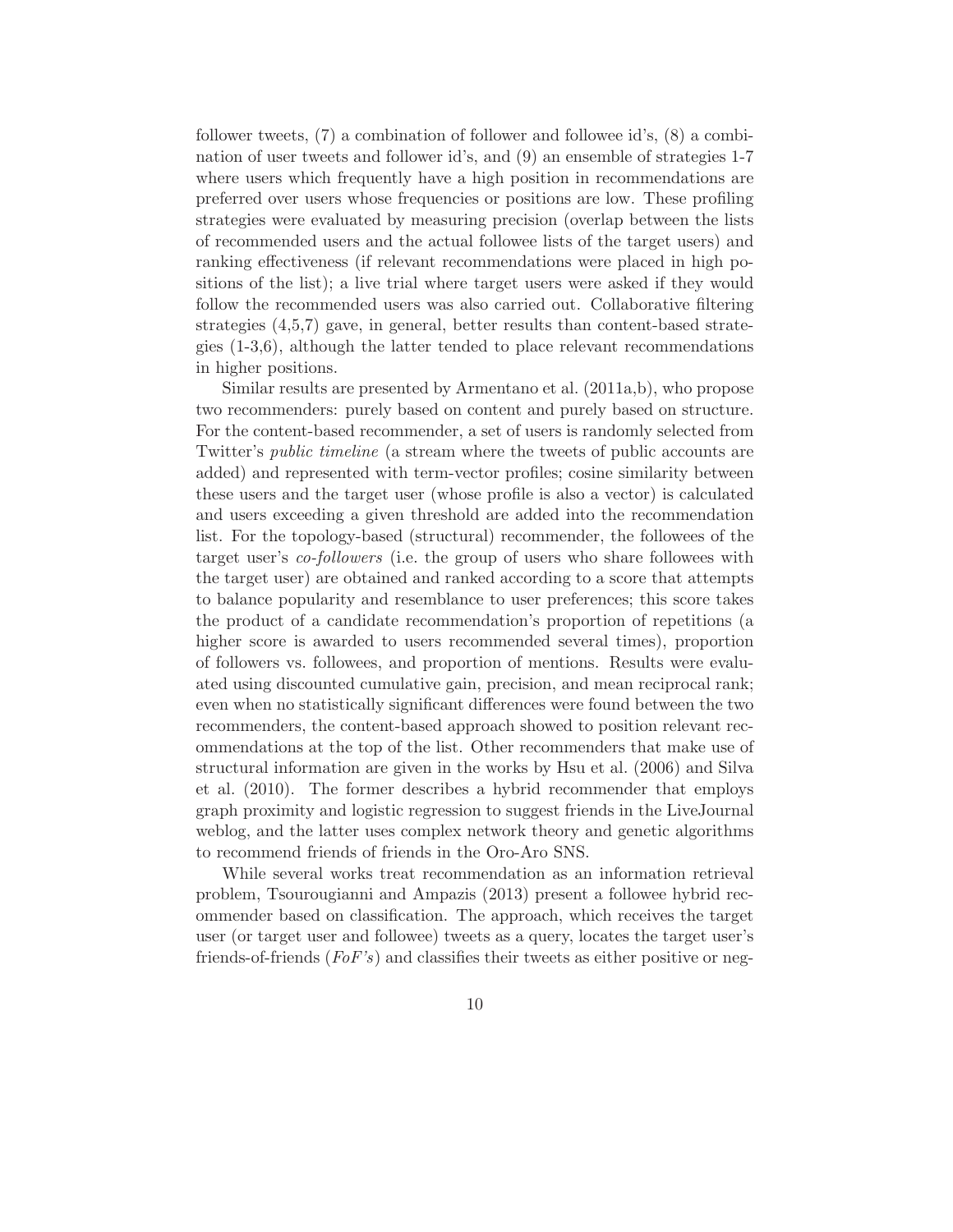ative for recommendation; the users with the highest percentage of positives are added to the recommendation list. The features for the classifier (a Markovian classifier) consist of Orthogonal Sparse Bigrams, which are extracted per tweet. As in other cases, the approach was evaluated using precision. While most of the results yielded a high precision, the authors imply that the presence of *bots* in Twitter could cause outlier results.

Followee recommendations in Twitter are also tackled by Gavilanes et al. (2013) with a system that, unlike others, is built on top of human-generated recommendations. To show that these influence users' behavior towards following new people, the authors study a 24-week corpus created with manual recommendations from the  $#followfriday$  (or  $#ff$ ) trend, which consists of users recommending their followees other users to follow (celebrities, authorities in a certain topic, and the like); these recommendations are made on Fridays, hence the name of the hashtag. To rank the human-generated recommendations, several features are extracted and used with the Rotation Forest algorithm to train a binary classifier. The features are grouped into three categories: user, relation, and format. While the first category includes user popularity and level of activity in Twitter, the second considers level of communication between users and similarity (content-based and geographical), and the third includes recommendation repetition (i.e. how many times a user has been recommended) and context (e.g. day of the week). The results were evaluated using mean average precision, and the relation features were found to be the most useful; on the contrary, the format features were the least useful.

Another recent approach concerns the Twilite system, which is introduced by Kim and Shim (2013); preceded by a similar model-based approach named Twitobi (Kim and Shim, 2011), the Twilite system sits on Latent Dirichlet Allocation and matrix factorization, which help to recover the process of tweeting and following users. The resulting probabilistic generative model (whose parameters are learned via expectation maximization) is used for followee and tweet recommendation.

Still within the context of recommendation in social media are the seminal works by Chen et al. (2009, 2010) and Liu and Lee (2010). The first of these works (Chen et al., 2009) proposes and evaluates four algorithms that are applied on Beehive, an enterprise social networking site of IBM. One of these algorithms is purely content-based, as it creates tf-idf vectors for user profiles and generates the recommendation list based on cosine similarity; the second algorithm (which is hybrid) extends the former by increasing similarity if the users are linked. The third algorithm, purely structural, is based on FoF's and mutual friendships, and the last algorithm (named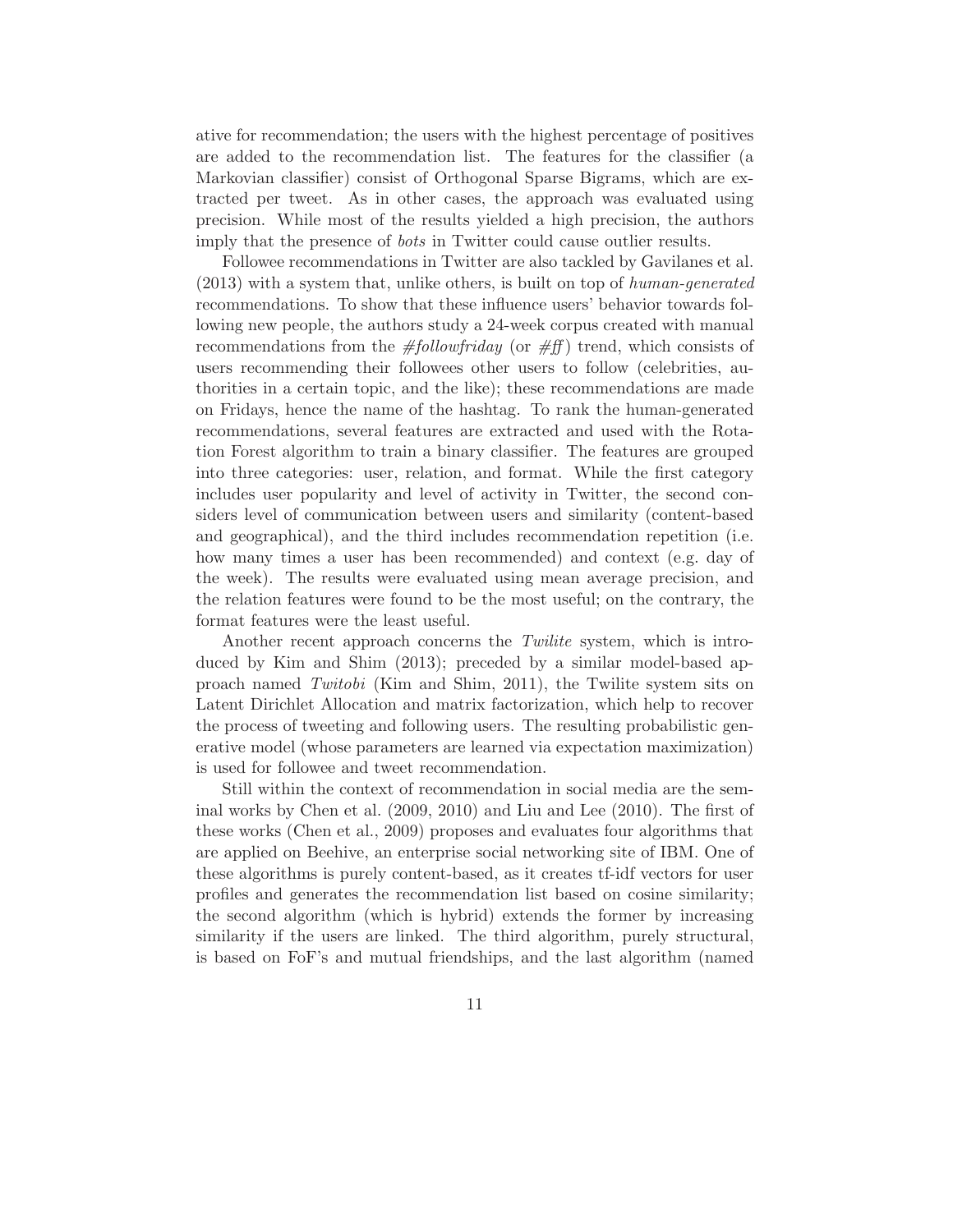SONAR) is leveraged by organizational information, such as patents, the organizational chart, and project wikis. It is important to note that, for every recommendation, an explanation is provided (this feature being also used in works by other authors). To assess the four algorithms, the authors conducted a survey where users were asked a variety of questions regarding the received recommendations; another form of evaluation consisted of a controlled field study where a recommender widget was introduced in Beehive and monitored for a sample of users. While all algorithms showed strengths and weaknesses, in general SONAR was considered as a fair alternative, since it takes advantage of more information. Posterior works by these authors focus on Twitter, specifically on URL recommendation with topic relevance and social voting (Chen et al., 2010). With respect to the work by Liu and Lee  $(2010)$ , this work — which is applied on the Cyworld SNS — shows that collaborative filtering can be enhanced by combining nearest neighbors with friends for item recommendation.

The approach by Li et al. (2011) suggests experts by using a fuzzy linguistic method and fuzzy text categorization to analyze task documents. Other items recommended using a fuzzy engine include electronic products (Cao and Li, 2007), music (Park et al., 2006), and academic resources inside universities (Porcel and Herrera-Viedma, 2010); fuzzy logic has been used, as well, for learning and constructing user profiles (Castellano et al., 2010; Xiang-Wei et al., 2009). More recently, a friend-to-friend recommendation system is proposed by Yigit et al. (2015), where a classification of data in four categories is made and a mathematical equation is used to generate a recommendation; this approach performs better than extended FoF, a graph-based system, and a conceptual fuzzy set based algorithm. Also, a fuzzy system is used to extract useful interaction behavior of Twitter users (Fu and Shen, 2014). Collective user behavior is analyzed to generate tweet reply or not reply categories by means of fuzzy association rules that consider activity time, number of friends/followers, and number of tweets as influential factors. Other fuzzy systems have been used for sentiment analysis on social networks, for example, the analysis of opinions generated by Twitter and Facebook with the use of fuzzy propagation modeling (Trung and Jung, 2014). In the approach by Bollen et al. (2011), a self-organized fuzzy neural network is used to relate opinions generated in Twitter by mood tracking tools with changes in Dow Jones industrial average over time.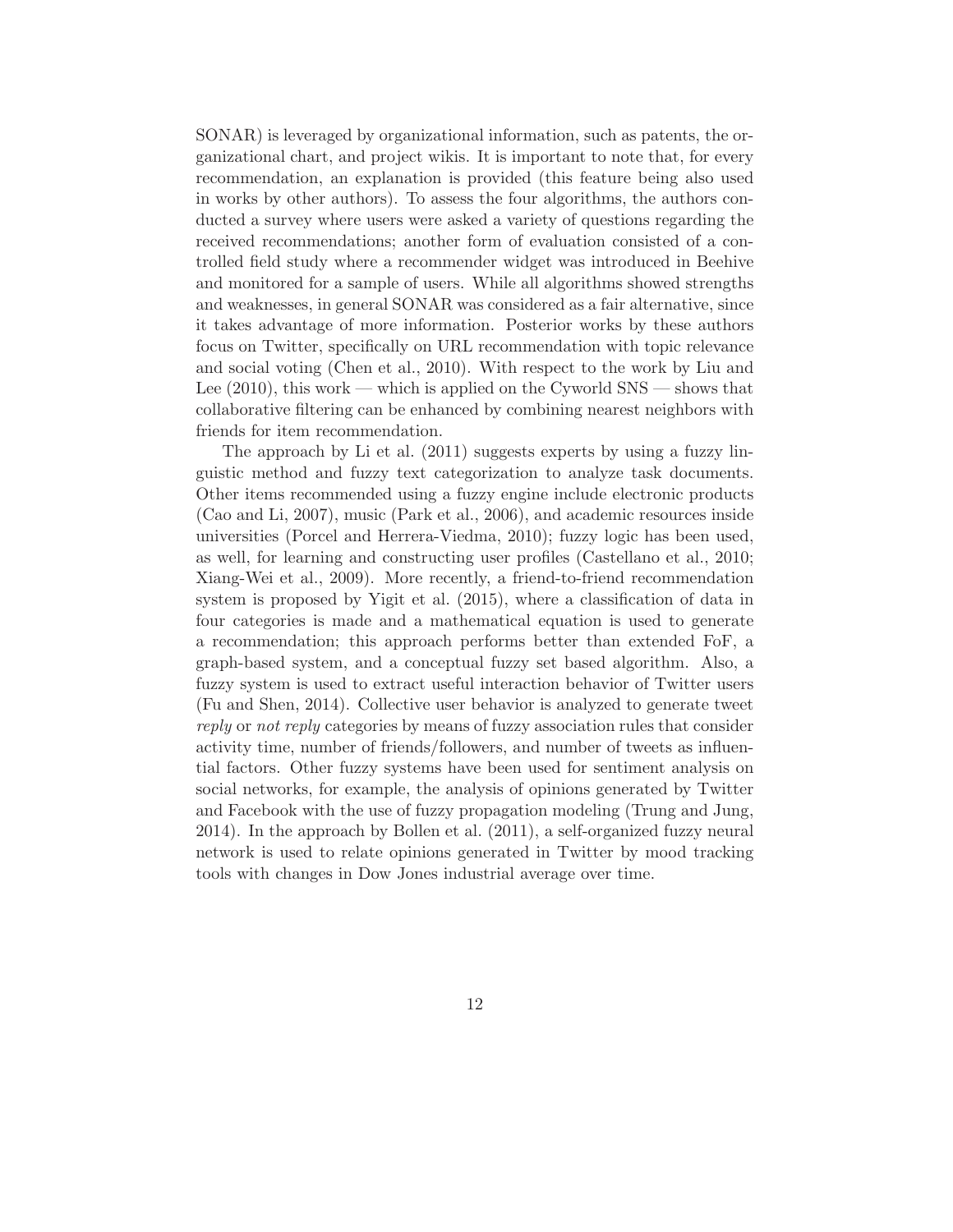#### 3.1 Discussion

Reviewing the aforementioned related approaches, we can see that none of them does followee recommendation in Twitter using a fuzzy-based method (hence the uniqueness of the solution we propose). The state of the art, to the best of our knowledge, instead poses two kinds of approaches: followee recommendation in Twitter using various methods and fuzzy approaches for various tasks and contexts (other than followee prediction and recommendation in Twitter). Let us discuss related work of each kind.

The followee recommendation task is not new and has been explored previously; however, a number of the proposed methods have been developed over less complex (smaller, homogeneous, less noisy) contexts. Considering that Twitter is by no means a simple context, the few works that actually concentrate on this social network still have room for improvement — either talking about precision, efficiency, or robustness. For example, the works by Gavilanes et al. (2013) and Hannon et al. (2010) use a considerable number of variables (the greater the number of variables, the more time it takes to extract this information), while our approach proposes only three. On the aspect of precision, the work by Armentano et al. (2011b) reports results that could be further improved. On the aspect of robustness, Tsourougianni and Ampazis (2013) state that bots (noise) affect the performance of the approach, and for this reason our approach is based on fuzzy logic. In summary, our approach attempts to improve — in any aspect — the current state of the art, or at least bring in new knowledge about followee recommendation in Twitter.

With respect to fuzzy expert systems for various tasks and contexts, as we have seen, these approaches so far have not been devoted to the task of followee prediction and recommendation in Twitter; this is, therefore, an opportunity area for the field of expert systems. Tackling this opportunity area could bring novel perspectives on challenging problems and show that the solution proposed by expert systems keeps fitting into new contexts (no need of "reinventing the wheel").

As a result, it is possible to state that our contribution lies within two areas: fuzzy expert systems and followee recommendation in Twitter and similar contexts. For the fuzzy expert systems area, our contribution consists of a fuzzy system capable of predicting the degree of friendship between a pair of users of a sui generis (massive, dynamic, heterogeneous) social network; for the followee recommendation area, our contribution consists of a robust, efficient approach that combines several information types (text, structure) in a manner that has not been tried before.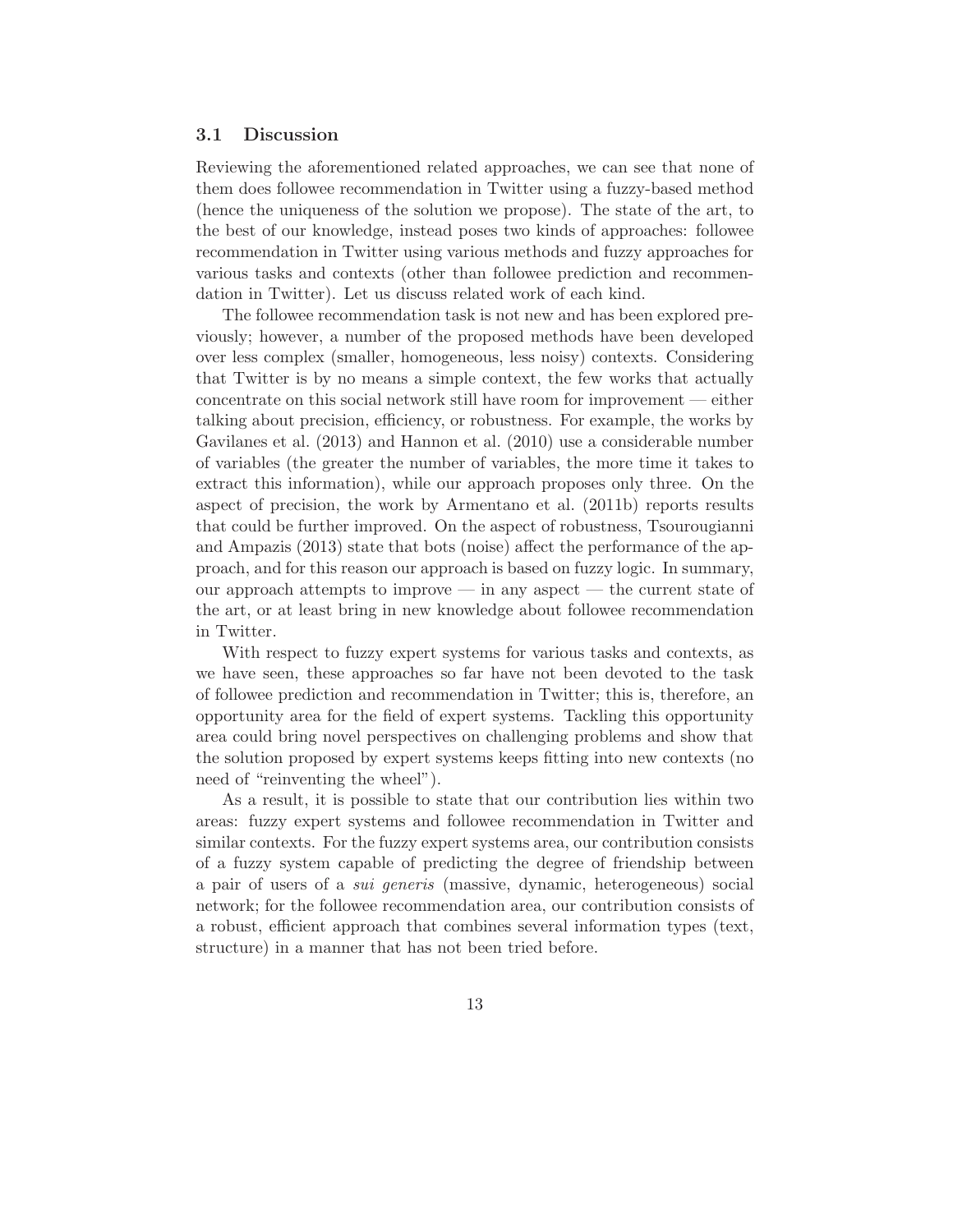# 4 Approach

To recommend followees, we designed a fuzzy system that takes as input three similarity values between a target user  $u_i$  and a candidate user  $u_j$ : comment (tweet) similarity, followee similarity, and followee tweet similarity. The rules of the system produce the predicted degree of friendship (followerfollowee relation) between the users, and this value is used to determine if  $u_i$ is worth recommending. To calculate the similarities, we first extract user profiles.

## 4.1 Generation of user profiles

As previously mentioned, a profile contains information that allows to characterize the user and measure similarity with respect to other users, thus enabling recommendations. We consider that a user profile can be constructed with (a) the comments of the user, (b) the comments of the user's followees, and (c) the id's of the followees. This approach for generating user profiles includes both content and structure: while the former is given by comments that comprise topics and opinions, the latter is given by links that reveal how the user is connected. It also — from the recommender systems perspective — combines both content-based and collaborative filtering strategies by employing information from the user and information from contacts, respectively. In that sense, the approach is hybrid.

Upon generating a user profile, it is important to take into consideration the amount of data per user; when this amount is not easily manageable, the profile might as well be generated with a random sample of comments and contacts. To the best of our knowledge, there is no standardized number of followees to include or the criteria to select these.

#### 4.1.1 Formal conceptual framework for profile generation

Let us formally depict the profile of a user  $u_i$  with a triplet

$$
p_i = (\mathbf{c_i}, \mathbf{e_i}, \mathbf{f_i})
$$

of document vectors, where the vector  $\mathbf{c}_i$  represents the comments of  $u_i$ , the vector  $e_i$  represents the comments of  $u_i$ 's followees, and the vector  $f_i$ represents the id's of  $u_i$ 's followees; for later explanation, let us assume that a function  $f_p(u_i)$  produces  $p_i$ . All vectors consist of tf-idf weights that are computed by conceiving Twitter as a heterogeneous information network and constructing documents from this network.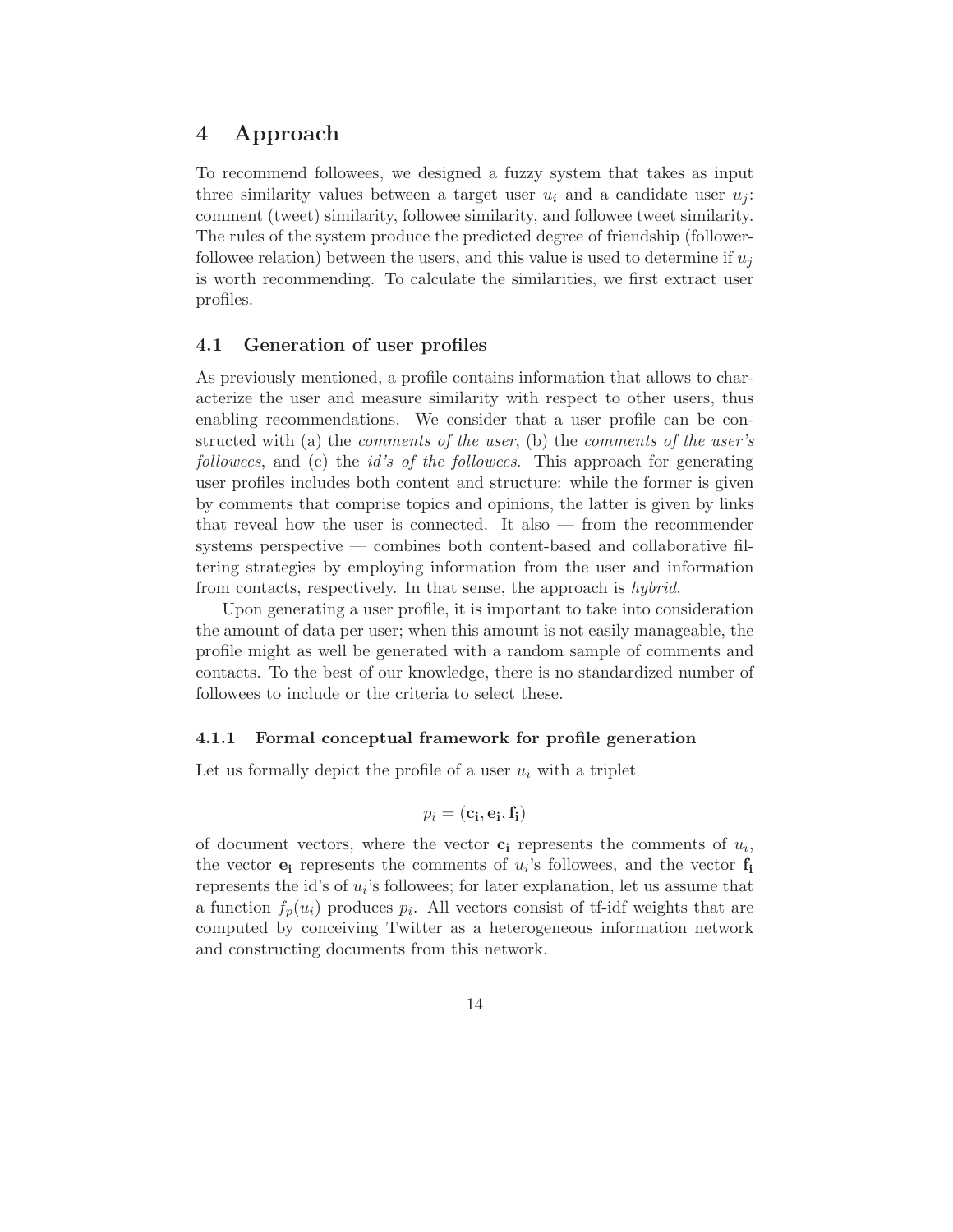Let  $G = (V, E)$  represent a heterogeneous information network of users and comments. G is unweighted, vertex-labeled, and consists of two subnetworks: a follower-followee directed network  $G_f = (V_f, E_f)$  and a usercomment undirected bipartite network  $G_{cf} = (V_{cf}, E_{cf})$ . An example of this kind of network is illustrated by Figure 4.



Figure 4: Example of a heterogeneous information network.

For  $G_f$ , each vertex  $v \in V_f$  stands for a user and each arc  $(a, b) \in E_f$ represents a "who-follows-who" relationship where  $a$  follows  $b$ ; these arcs only join pairs of vertices in  $V_f$ , such that  $E_f \subset V_f \times V_f$ . With respect to  $G_{cf}$ , it represents a set of comments  $V_c$  generated by the set of users  $V_f$ (note that  $V_c \cup V_f = V_{cf} = V$ ); an edge  $\{a, c\} \in E_{cf}$  where  $a \in V_f$  and  $c \in V_c$ indicates that user a made comment c. From our example, we can see that  $V_f = \{u_1 \dots u_5\}, V_c = \{c_1 \dots c_7\}, (u_1, u_2) \in E_f$ , and  $\{u_1, c_1\} \in E_{cf}$ .

To retrieve followees and comments from users, let us introduce three kinds of neighborhoods on the vertices of  $G$ : the  $f$ -neighborhood, the comment neighborhood, and the extended comment neighborhood.

The f-neighborhood of a vertex i, which we will denote by  $\Gamma_f^+(i)$ , is the out-neighborhood of i in  $G_f$  and represents the set of followees for a given user (see Eq. 1 in Section 2.2). In our example,  $\Gamma_f^+(u_2) = \{u_3, u_5\}.$ 

The *comment neighborhood* of a vertex  $i \in V_f$ , which we will denote by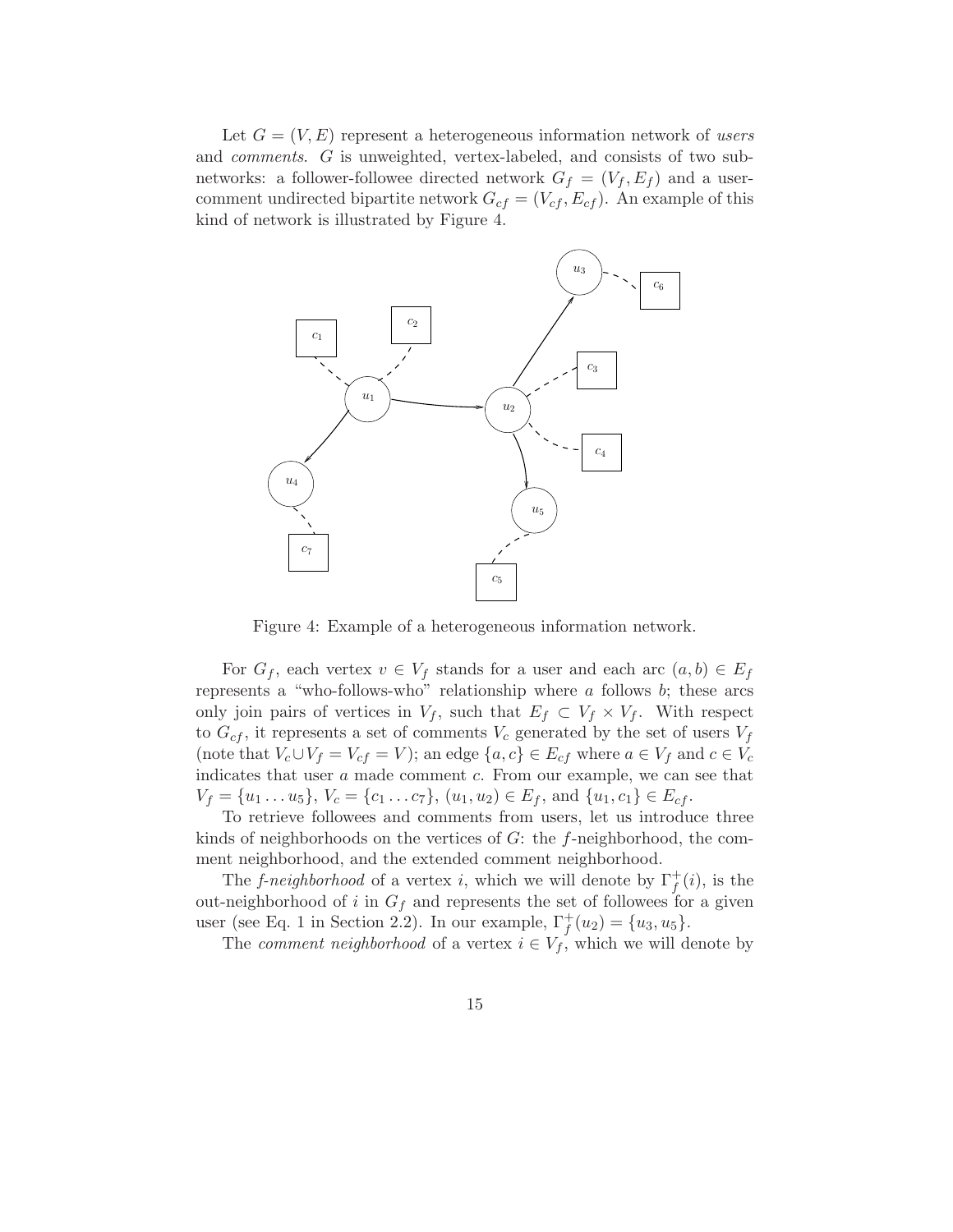$\Gamma_c(i)$ , is the neighborhood of i in the bipartite subgraph  $G_{cf}$  and represents the set of comments (tweets) for a given user:

$$
\Gamma_c(i) = \{v : \{v, i\} \in E_{cf}, i \in V_f\}.
$$

In our example,  $\Gamma_c(u_2) = \{c_3, c_4\}.$ 

The *extended comment neighborhood* of a vertex  $i \in V_f$ , which we will denote by  $\Gamma_e(i)$ , corresponds to the comment neighborhoods of the f-neighbors for i and represents the comments of the followees for a given user:

$$
\Gamma_e(i) = \{ v : (i, j) \in E_f, v \in \Gamma_c(j) \}.
$$

Regarding our example,  $\Gamma_e(u_2) = \Gamma_c(u_3) \cup \Gamma_c(u_5) = \{c_5, c_6\}.$ 

It is also important to introduce a function  $L(i)$  that maps a vertex i to a label  $l_i$ , where the latter consists of a user id for  $v \in V_f$  or a comment (text) for  $v \in V_c$ .

Taking the previous definitions into consideration, three types of documents can be generated per user: the *comment document*, the *extended* comment document, and the followee document. These document types all emerge from the same procedure: the concatenation of labels that belong to a given neighborhood. Let us represent this procedure with a function

$$
\Phi(N) = \prod_{j \in N} L(j).
$$

In this case  $c_i = \Phi(\Gamma_c(i))$ ,  $e_i = \Phi(\Gamma_c(i))$ , and  $f_i = \Phi(\Gamma_f^+(i))$ . For our example, let us assume that  $L(u_2) =$  "@newton",  $L(c_3) =$  "shoulders of giants",  $L(c_4)$  = "action and reaction",  $L(u_3)$  = "@archimedes",  $L(c_6)$  = "eureka",  $L(u_5) =$  "@galileo", and  $L(c_5) =$  "it moves". Here,  $c_{u_2}$  = "shoulders of giants action and reaction",  $f_{u_2}$  = "@galileo @archimedes", and  $e_{u_2}$  = "eureka it moves".

By extending this concept, three corpora are constructed from G: a comment corpus  $C$ , an extended comment corpus  $E$ , and a followee corpus F. Each corpus consists of the union of its respective documents. Formally,

$$
X = \bigcup_{i \in V_f} x_i
$$

where  $X \in \{C, E, F\}$  and  $x_i \in \{c_i, e_i, f_i\}.$ 

Taking these considerations into account, the calculation of the tf-idf scores for the document vectors  $\mathbf{c}_i$ ,  $\mathbf{e}_i$ , and  $\mathbf{f}_i$  is straightforward from Equation 8.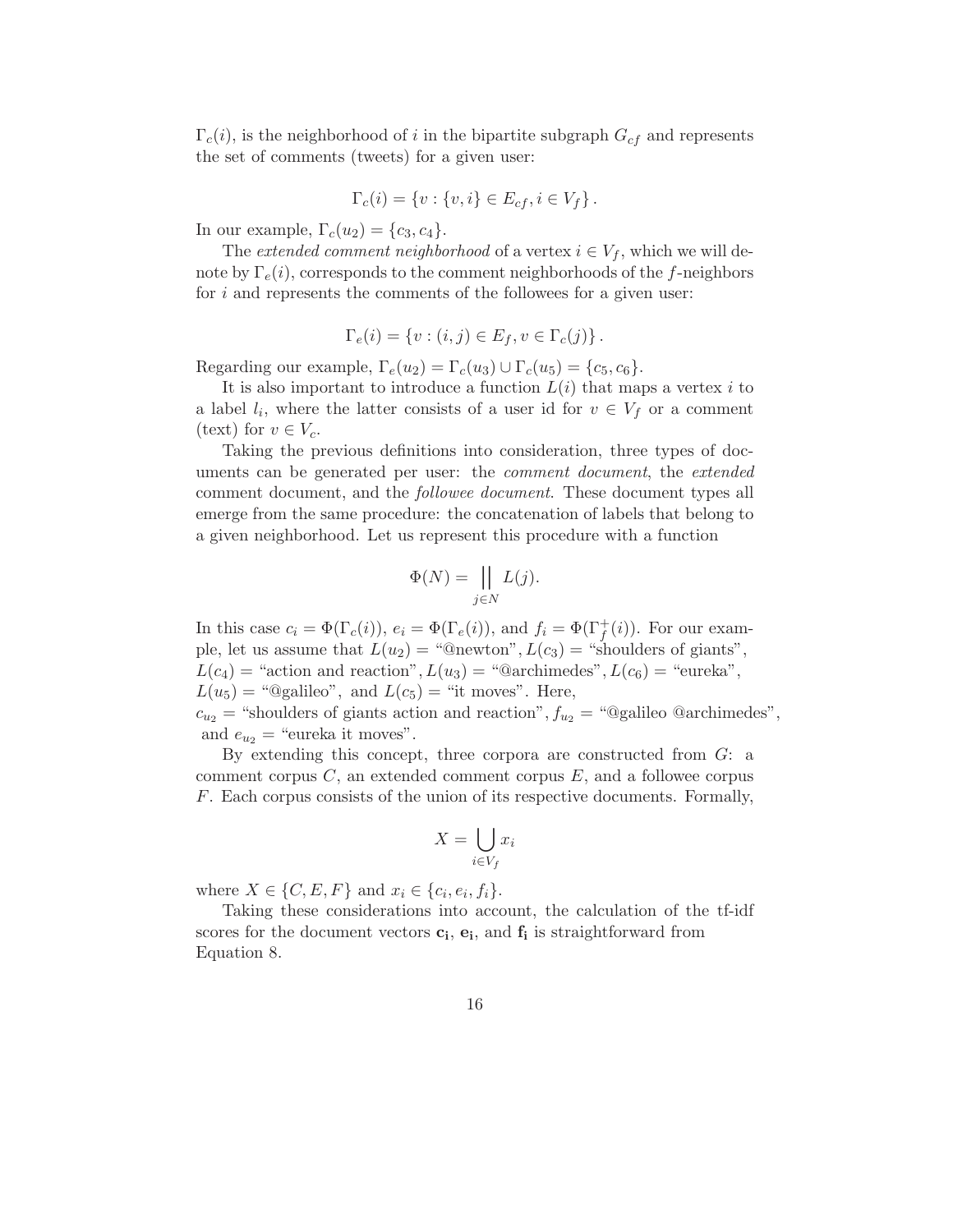Given two profiles  $p_i$  and  $p_j$ , we create a *similarity vector* where each element corresponds to the cosine similarity (Eq. 9) between document vectors of the same type. Let us denote this vector with  $\mathbf{s}_{(i,j)} = [c_{(i,j)}, e_{(i,j)}, f_{(i,j)}],$ where  $c_{(i,j)} = \text{cosim}(\mathbf{c_i}, \mathbf{c_j})$ ,  $e_{(i,j)} = \text{cosim}(\mathbf{e_i}, \mathbf{e_j})$ , and  $f_{(i,j)} = \text{cosim}(\mathbf{f_i}, \mathbf{f_j})$ . For further explanation, let us assume that a function  $f_{\text{sim}}(u_i, u_j) = \mathbf{s}_{(i,j)}$ .

For supervised learning approaches, the similarity vectors can actually be turned into a matrix S, where each row is an input vector. An additional vector  $y_D$  of desired outputs is needed and serves for the training and test sets; each output  $o_{(i,j)} \in \{0,1\}$  of this vector indicates whether the users are contacts or not:

$$
\mathbf{S} = \begin{bmatrix} c_{(1,2)} & e_{(1,2)} & f_{(1,2)} \\ \vdots & \vdots & \vdots \\ c_{(n-1,n)} & e_{(n-1,n)} & f_{(n-1,n)} \end{bmatrix} \text{ and } \mathbf{y_D} = \begin{bmatrix} o_{(1,2)} & o_{(1,3)} & \dots & o_{(n-1,n)} \end{bmatrix}^{\mathrm{T}} . (16)
$$

#### 4.2 Fuzzy system design

As previously stated, our fuzzy system has three inputs and one output. The linguistic variables for the inputs are tweet similarity, followee tweet similarity, and followee similarity between a pair of users, while the output is the predicted degree of friendship between these users; this result could also be interpreted as the probability of a link (follower-followee relationship) creating between the users. A diagram of the fuzzy system is shown in Figure 5.



Figure 5: Architecture of the fuzzy system for recommendation prediction.

Each input variable has nine partitions, i.e. nine linguistic values (fuzzy sets): Extremely low, Very low, Considerably low, Low, Medium, High, Considerably high, Very high, and Extremely high. As we can see from Figure 6, the fuzzy sets at both extremes are trapezoidal functions (half-trapezoids) and the rest are triangular functions; these functions are not only common but also computationally cheap. These functions are described in Eq. 17: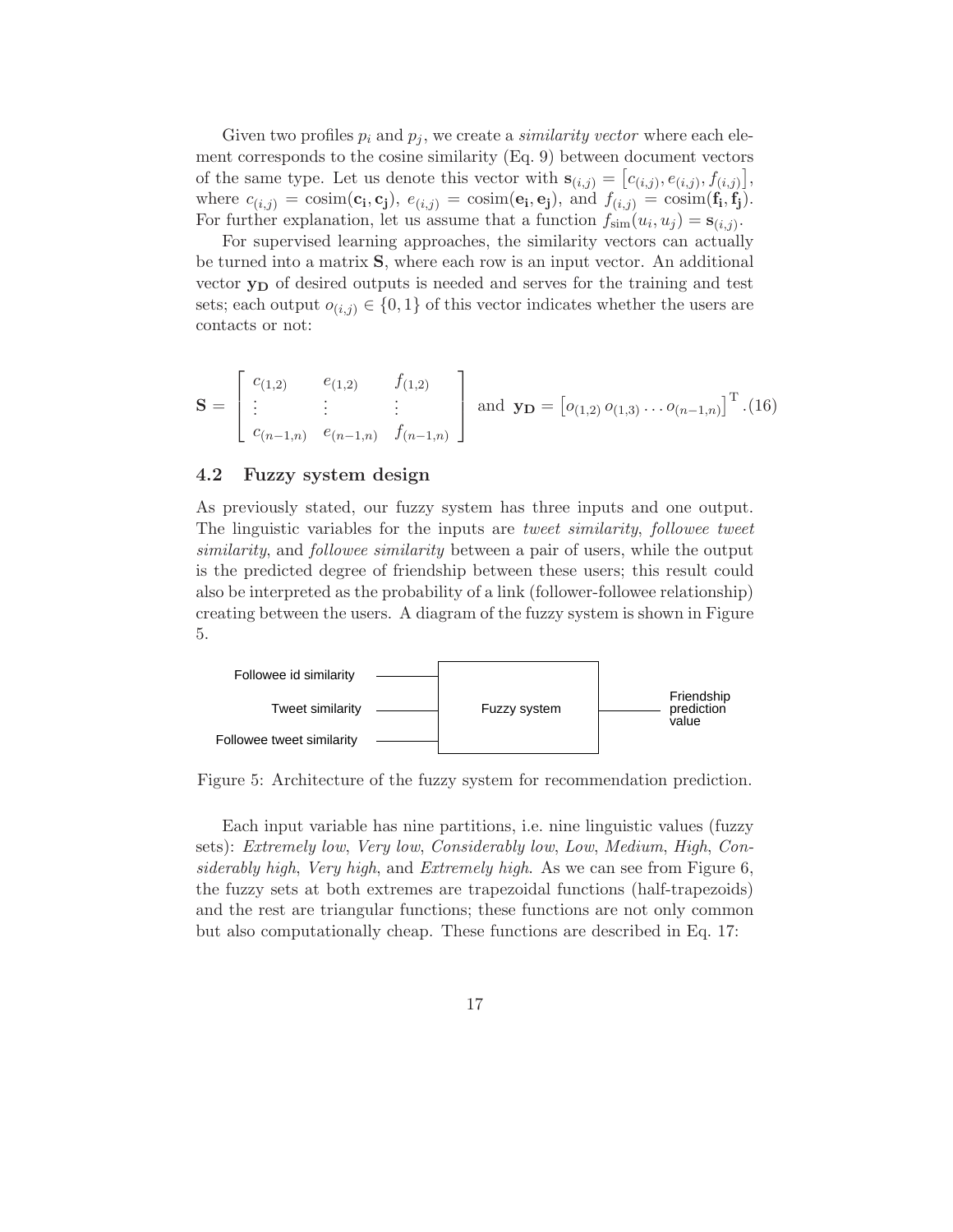$$
type1(x, n) = \begin{cases} \n\text{trapezoidal}(x, 0, 0, 0.1, 0.2) & \text{if } n = 1\\ \n\text{triangular}(x, 0.1, 0.2, 0.3) & \text{if } n = 2\\ \n\text{triangular}(x, 0.2, 0.3, 0.4) & \text{if } n = 3\\ \n\text{triangular}(x, 0.3, 0.4, 0.5) & \text{if } n = 4\\ \n\text{triangular}(x, 0.4, 0.5, 0.6) & \text{if } n = 5\\ \n\text{triangular}(x, 0.5, 0.6, 0.7) & \text{if } n = 6\\ \n\text{triangular}(x, 0.6, 0.7, 0.8) & \text{if } n = 7\\ \n\text{triangular}(x, 0.7, 0.8, 0.9) & \text{if } n = 8\\ \n\text{trapezoidal}(x, 0.8, 0.9, 1, 1) & \text{if } n = 9 \n\end{cases} \tag{17}
$$



Figure 6: Linguistic values used (represented as memberships functions). EL="Extremely low", VL="Very low", CL="Considerably low", L="Low", M="Medium", H="High", CH="Considerably high", VH="Very high", EH="Extremely high".

To fuzzify the inputs, the singleton method (Eq. 12) is used, as this is the one usually employed and the input does not require further processing. With respect to the fuzzy rule base, there are  $9^3 = 729$  rules possible; however, a smaller set was derived by manually analyzing 200 cases in which a pair of users was connected (had a follower-followee relationship). Regarding the inference engine, we use Mamdani's max-min engine (Eq. 14). To defuzzify the output, the centroid (center of mass) method (Eq. 15) is used.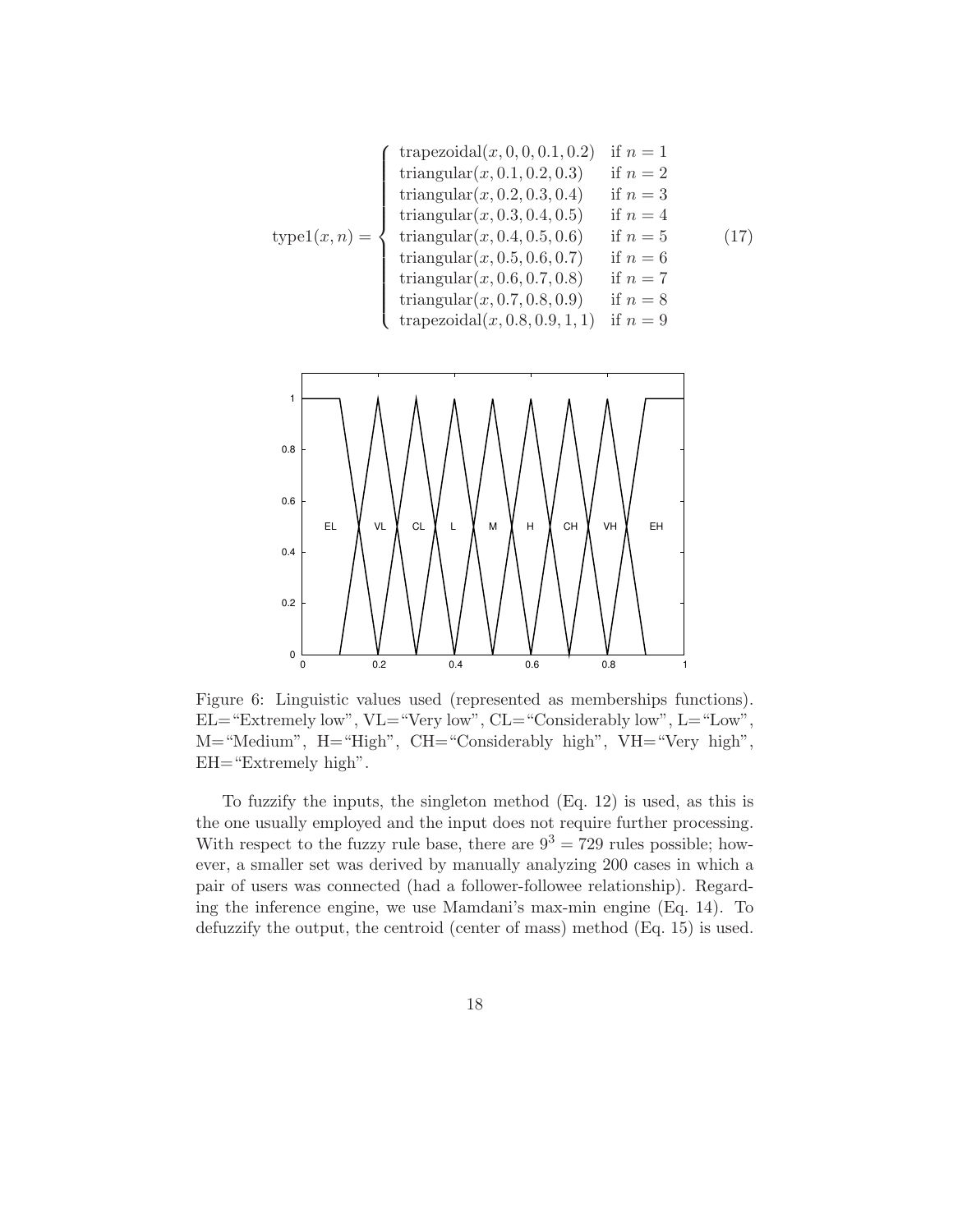#### 4.2.1 Recommendation algorithm

To make recommendations for a target user, we select a set of candidate followees (a suitable choice is to use a friends-of-friends or  $FoF$  approach) and include in the recommendation list those candidates that exceed an acceptance threshold  $\tau$  for the prediction value obtained by the fuzzy system; in our experiments,  $\tau$  was set to 0.5. Additionally, only the top k elements of the list may be chosen (in this paper, we do not apply this filter). This procedure is shown in Algorithm 1.

Algorithm 1 Recommendation algorithm

**Description:** Receives a target user  $u_i$ , a set C of candidate followees, an acceptance threshold  $\tau$ , and a list size k. Returns a recommendation list  $L_k$ . 1: function RECOMMEND $(u_i, C, \tau, k)$ 2:  $p_i \leftarrow f_p(u_i)$ 3:  $L \leftarrow ()$ 4: for all  $u_c \in C$  do 5:  $p_c \leftarrow f_p(u_c)$ 6:  $\mathbf{s}_{(\mathbf{i},\mathbf{c})} \leftarrow f_{\text{sim}}(p_i, p_c)$ 7:  $y_{(i,c)} \leftarrow FS(s_{(i,c)})$   $\triangleright$  Get prediction value from fuzzy system (FS). 8: if  $y_{(i,c)} \geq \tau$  then 9: append $(u_c, L)$ 10: end if 11: end for 12:  $\operatorname{sort}(L)$   $\triangleright$  Sort L according to prediction values. 13:  $L_k \leftarrow L[1:k]$   $\triangleright$  Get the top k elements of L. 14: return  $L_k$ 15: end function

# 5 Experiments and Results

To test our approach, we created 30 datasets with information crawled from Twitter and measured recommendation accuracy for each dataset, as it is conventionally done for evaluating recommender systems; we compared our results against a supervised variant of our approach, two state-of-the-art methods (previously described in Section 3) and a baseline. With the intent of evaluating our approach in other contexts, we also created a pair of datasets for the Arxiv High-Energy Physics Theory citation network (Cit-HepTh) and obtained accuracy for these datasets as well. Finally, to assess the performance of input variables (followee similarity, tweet similarity, and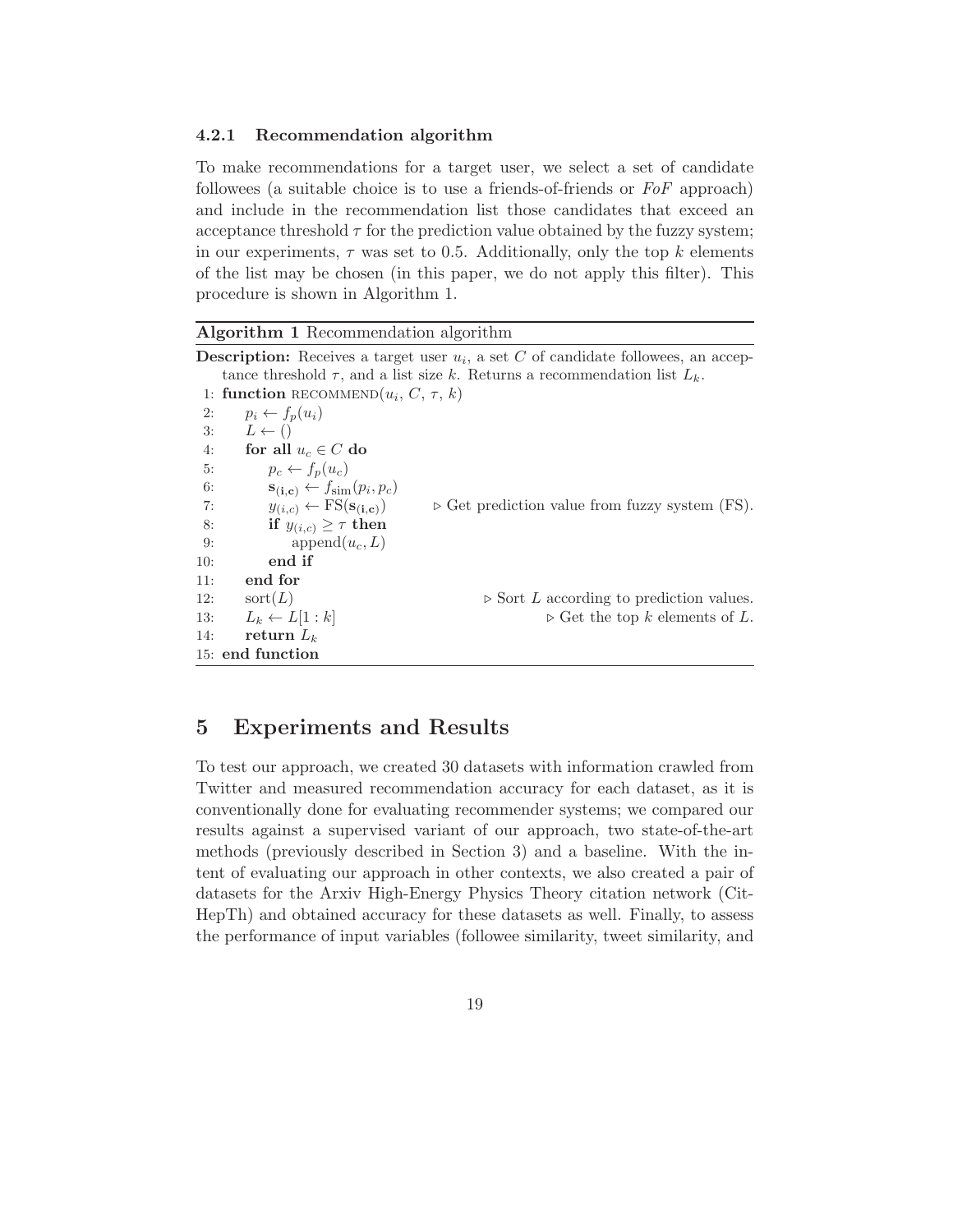followee tweet similarity), we calculated the correlation of each input variable with respect to the obtained output.

# 5.1 Experimental Setup

Sample networks. Because the Twitter network is very large to handle, experiments were performed using smaller sample networks, where each sample network consisted of a heterogeneous network such as the one described in Section 4; each sample network had one *target user*, the *followees* of this target user, and a number of non-contacts (i.e., users who were neither followees nor followers of the target user); the main idea was for the fuzzy system to be able to recover the target user's followees as recommendations. As such, we evaluated the fuzzy system by calculating the accuracy (percentage of matches) between the resulting recommendation list and the actual followee list of the network's target user. Since sample networks were grouped into datasets, we obtained the average accuracy per dataset.

Twitter data. To generate the sample networks, a repository of users and comments was first crawled from Twitter<sup>4</sup>. We collected a seed set of 100 users, which resulted from searching "Monterrey" (a northeastern city of Mexico) in Twitter and selecting those users that complied with four criteria: having Monterrey as their location, writing in Spanish, having at least 30 followees, and having no more than 3,000 followers. The last two criteria intended to discard companies and celebrities such as singers, actors, and famous politicians; processing this kind of users is left as future work. To have a larger repository, the seed set was expanded by including those followees and followers that complied with the criteria previously mentioned; the expansion was breadth-first, such that the initial level consisted of seed users, the second level consisted of seed user contacts, the third level of contact contacts, and so on. The current repository contains  $18,499$  users<sup>5</sup>. From this repository, we randomly selected 6,000 users and approximately 2 million comments. These comments were filtered (stopwords were removed) and spelling correction was performed.

Twitter datasets. With the data from Twitter, we constructed 3,000 heterogeneous sample networks, which were equally distributed to create 30

<sup>&</sup>lt;sup>4</sup>All information was obtained using the Twitter API, available at https://dev. twitter.com/.

<sup>&</sup>lt;sup>5</sup>This repository has also been used for other studies involving Twitter, such as opinion mining in Spanish (Rodríguez, 2013).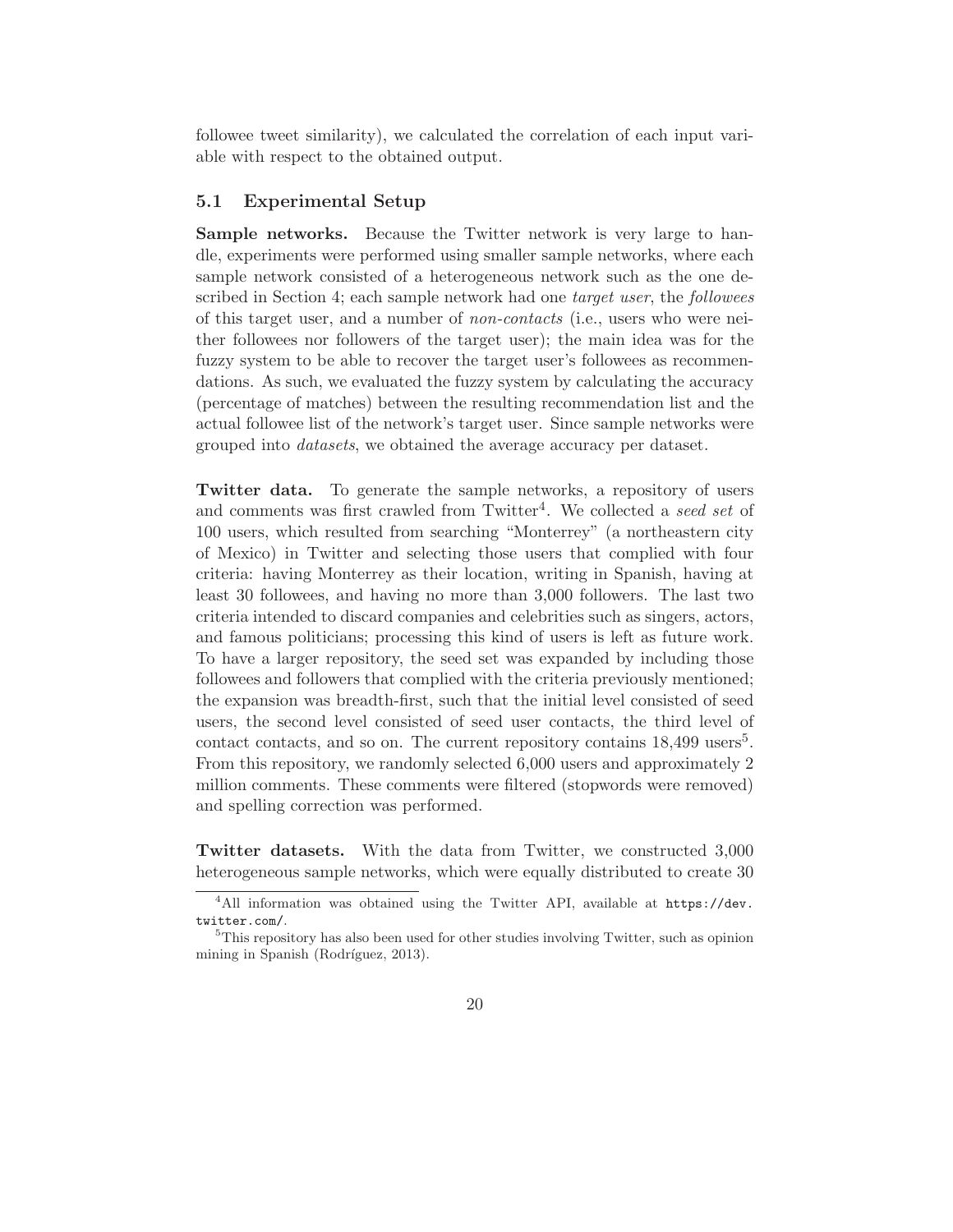datasets with 100 networks each. While the number of users (size) of each network was variable, on average, there were 24.44 users per network.

Cit-HepTh datasets. To assess our approach in a different context, we also created datasets for the Arxiv High-Energy Physics Theory (Cit-HepTh)  $citation network<sup>6</sup>$ , which is analogous to the Twitter heterogeneous network. In this case, we are dealing with reference recommendation, i.e. recommending which paper to cite. In that sense, papers can be seen as equivalent to users, a paper b that is cited by a paper  $a$  can be seen as  $a$ 's followee, and the abstract of a is equivalent to the set of a's tweets. For the case of Cit-HepTh, we generated two datasets, where each dataset consisted of 30 heterogeneous sample networks. Each network contained 100 papers on average.

Comparative experiments. With the intent of having a wider perspective on the effectiveness of the fuzzy approach, we performed a comparison against two state-of-the-art methods: Twittommender (Hannon et al., 2010) and the co-followers structural strategy followed by Armentano et al. (2011b); for Twittommender, we used the ensemble strategy. We additionally introduced a baseline, which consisted of a simple friends-of-friends  $(FoF)$  approach — i.e., recommending the followees of the target user's followees (note that this would yield a high accuracy if the followee and FoF lists had a considerable overlap).

Our supervised variant. Another point of comparison was given by the supervised variant of our approach, which was implemented to further assess the combination of our three input variables. This supervised variant consisted of a multilayer perceptron neural network (we ran experiments using WEKA<sup>7</sup> and its default parameters). We shall refer to this approach as "NN variant" or simply "NN".

# 5.2 Results and Discussion

A summary of our results is shown in Table 1 (note that this is the average of the average results per dataset), and a box plot for the Twitter datasets is depicted in Figure 7. As we can see from these results, our approaches (the fuzzy system and the neural network) are highly competitive with regard

<sup>6</sup>This network is available as part of Stanford's Large Network Dataset Collection. URL: http://snap.stanford.edu/data/cit-HepTh.html.

 $7$ Available at: http://www.cs.waikato.ac.nz/ml/weka/.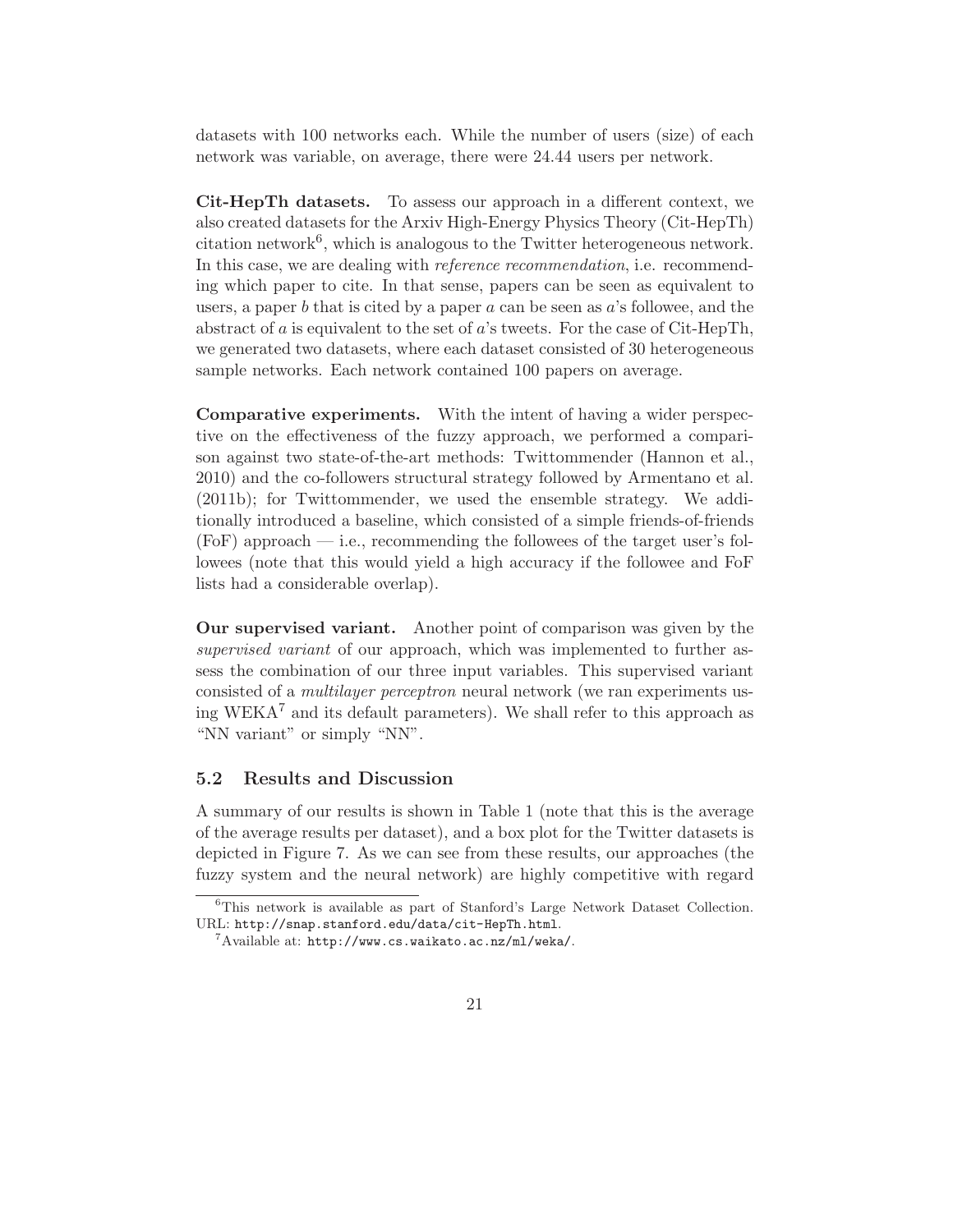to the rest of the methods; the neural network, in particular, clearly outperforms all competitors (the difference with respect to Twittommender in the Twitter datasets is, in fact, statistically significant with  $p = 1.16 \times 10^{-6}$ using a two-sided paired t-test). This suggests that our three input variables act as reasonable link predictors and are thus feasible for recommendation. Moreover, let us note that almost all methods performed better on the Cit-HepTh datasets, except for the co-followers strategy, which seems to be better tailored for Twitter. This apparently suggests that Twitter's nature is more "messy" (e.g. user's comments) and probably more chaotic; it could be therefore convenient to employ the *sui generis* features of Twitter to try to improve accuracy. However, it would be desirable to have more results (more datasets) on the Cit-HepTh network to have a more confident point of view on this perspective. This is left as future work.

Table 1: Average recommendation accuracy (30 Twitter datasets, two Cit-HepTh datasets). FS=Fuzzy system, NN=supervised variant, TM=Twittommender, CF=Co-followers, FoF=friends-of-friends (baseline).

|                                                    | FS | NN 1                                              | <b>TM</b> | CF | FoF |
|----------------------------------------------------|----|---------------------------------------------------|-----------|----|-----|
| Twitter $61.57\%$ 71.75\% $65.13\%$ 29.99\% 3.15\% |    |                                                   |           |    |     |
| Cit-HepTh 83.25% 86.77% 86.86% 10.84% 8.74%        |    |                                                   |           |    |     |
|                                                    |    | Global $72.41\%$ 79.26\% $75.99\%$ 20.41\% 5.94\% |           |    |     |

As we can also see from the results, the fuzzy system is a strong competitor both inside and outside Twitter. Although it ranks third, there is an evident advantage over the baseline and the co-follower strategy (needless to say, there is a statistically significant difference with these approaches, since  $p < 2.2 \times 10^{-16}$ ; in that sense, our approach remains competitive. With respect to Twittommender, we can see that the fuzzy system's accuracy lies behind for approximately 3%, but let us also note that the fuzzy system is only using three variables whereas Twittommender is using five (user tweets, followee id's, followee tweets, follower tweets, and follower id's), i.e. it needs to extract more information. Another disadvantage of Twittommender is that it is more of a "hit or miss" approach — at least with our Twitter results — and this can be appreciated in the box plot (Figure 7). On the contrary, the fuzzy system tended to give more stable results.

With respect to the NN variant, the fuzzy system also stays behind.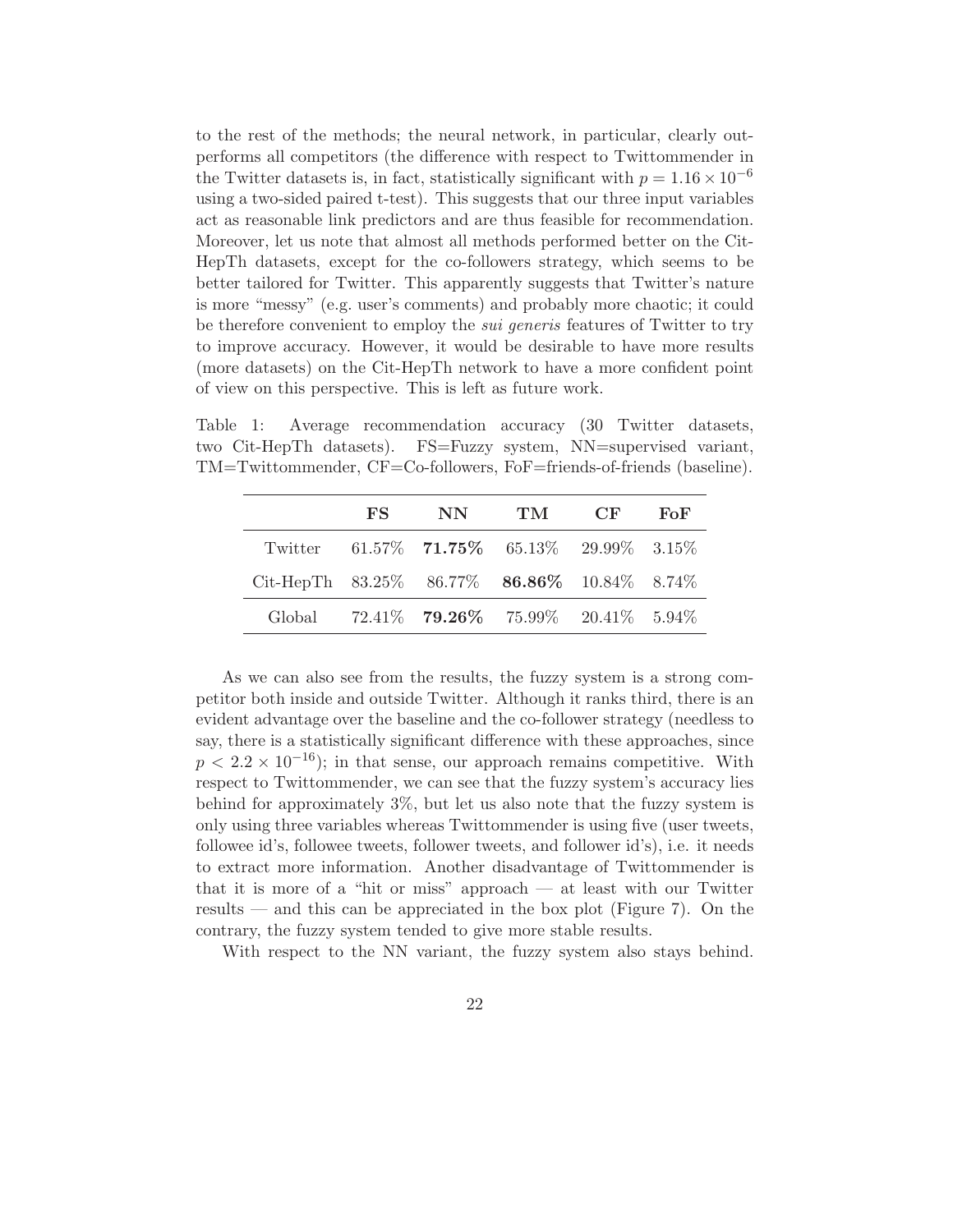In general, neural networks are more precise than fuzzy systems, but they are also black boxes and no explanation can be extracted from them; on the other hand, fuzzy systems explain the relationship between inputs and outputs by means of linguistic variables and rules. For example, consider the rule:

IF  $v_1$  is Low and  $v_2$  is Medium High and  $v_3$  is Extremely High THEN y is Very High,

where  $v_1$  is user tweet similarity,  $v_2$  is followee tweet similarity,  $v_3$  is followee id similarity, and  $y$  is the possibility of being contacts. In a linguistic manner, this rule explains that if there is a low user tweet similarity and there is a medium high followee tweet similarity and there is an extremely high followee id similarity, then there is an extremely high possibility to be contacts.

We can choose any fuzzy rule and make the same interpretation. Fuzzy systems have the disadvantage of not being very accurate against other paradigms such as neural networks; however, because NN's are black boxes, it is very difficult to establish an interpretation of the relationship between inputs and outputs. Moreover, a fuzzy system has a high interpretability because it generates rules that explain in an explicit and linguistic way the relationship between variables.

### 5.2.1 Individual variables

As we stated previously, with a fuzzy approach it is possible to know how each input variable influences the output. To measure the individual influence of input variables, we calculated the correlation coefficient between each input variable and the output. Our results for both Twitter and Cit-HepTh are displayed in Table 2. As we can see from this table, for both cases, the variable with the highest influence on the fuzzy system corresponds to followee tweets. This result allows us to gain insight on the factors that affect prediction, and thus make adjustments for future work.

#### 5.2.2 Summary

In summary, our results show that the fuzzy approach is suitable for link prediction in recommender systems, both in Twitter and in other contexts. The approach is highly competitive with other methods. In some cases, it clearly surpasses the accuracy obtained by its competitors; in other cases, it stays behind by a small percentage but excels in other aspects, such as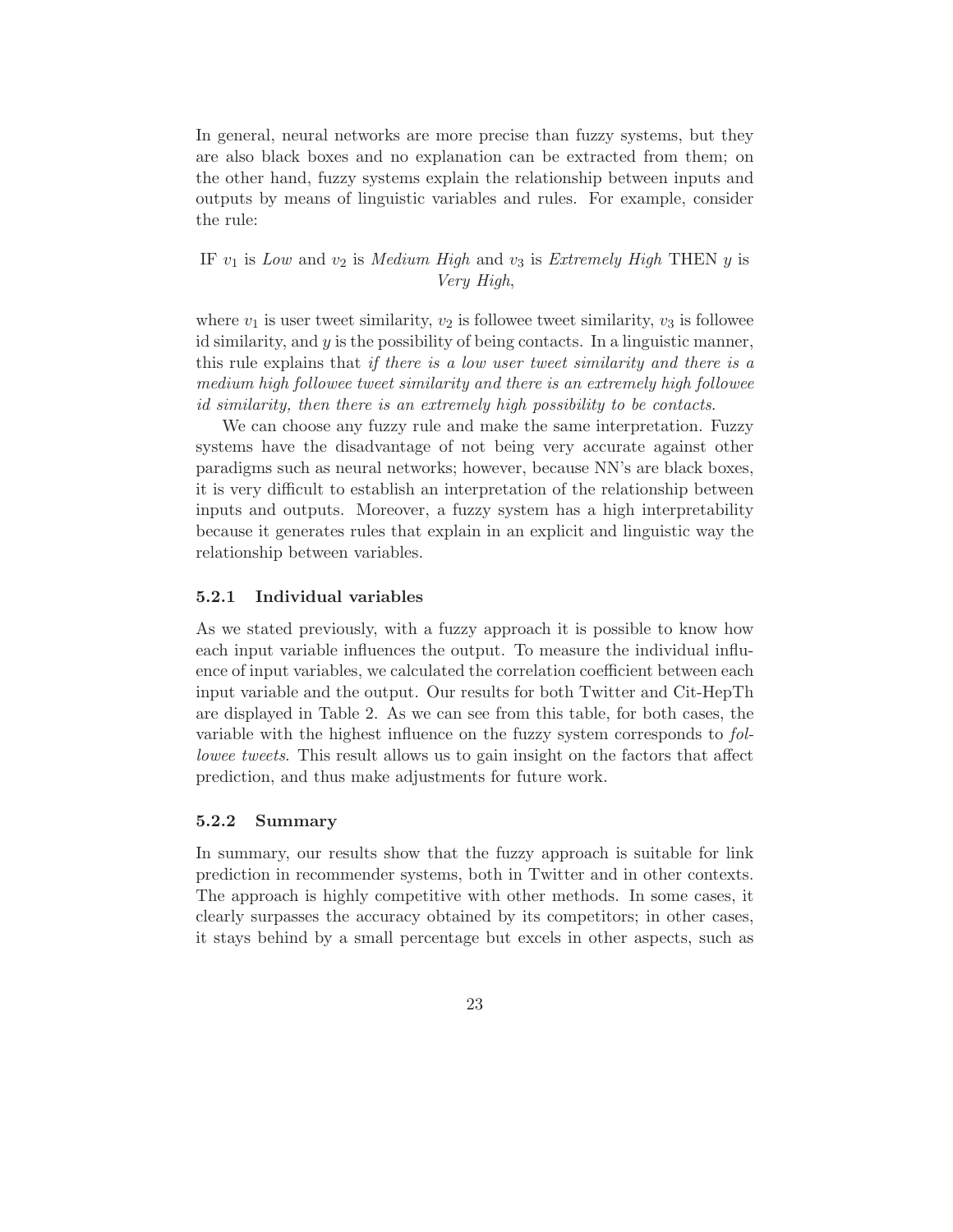|                 |      | Twitter Cit-HepTh |
|-----------------|------|-------------------|
| User tweets     | 0.12 | 0.43              |
| Followee id's   | 0.42 | 0.32              |
| Followee tweets | 0.85 | 0.65              |

Table 2: Correlation between input variables and prediction output.

amount of information used and capability of explanation. This last goal is important for recommender systems in general (Bonhard and Sasse, 2006).

# 6 Conclusions and Future Work

A new fuzzy system for followee recommendation in Twitter has been proposed in this paper. This system handles recommendation mainly as a link prediction problem and uses three linguistic variables that express similarity between users: tweet similarity, followee tweet similarity, and followee similarity. Every similarity contributes in a different way for the prediction. To calculate these similarities, a profile is built for each user. The profile consists of vectors that contain information from comments and followee relationships, and this information is extracted by considering the Twitter social networking site as a heterogeneous information network.

From an objective point of view, the approach has both strengths and weaknesses. On one hand, as with any expert system, creating the rules requires knowledge and is an additional overhead of the approach; also, as we could see from the results, accuracy is still below other methods and could still be further improved. On the other hand, the system only requires three types of information (on the contrary of other methods which require more), is self-explanatory, and is capable of producing a *degree* instead of only a yes/no binary answer. The self-explanatory capability, in particular, allows the system to explain how variables interact to produce an output, as opposed to "black-box" methods, such as neural networks or support vector machines. With respect to the friendship degree, besides helping to construct the recommendation list for a particular user, it can also be used to carry out other tasks, such as discovering latent user communities or clusters.

With respect to the impact of this work, our fuzzy approach brings in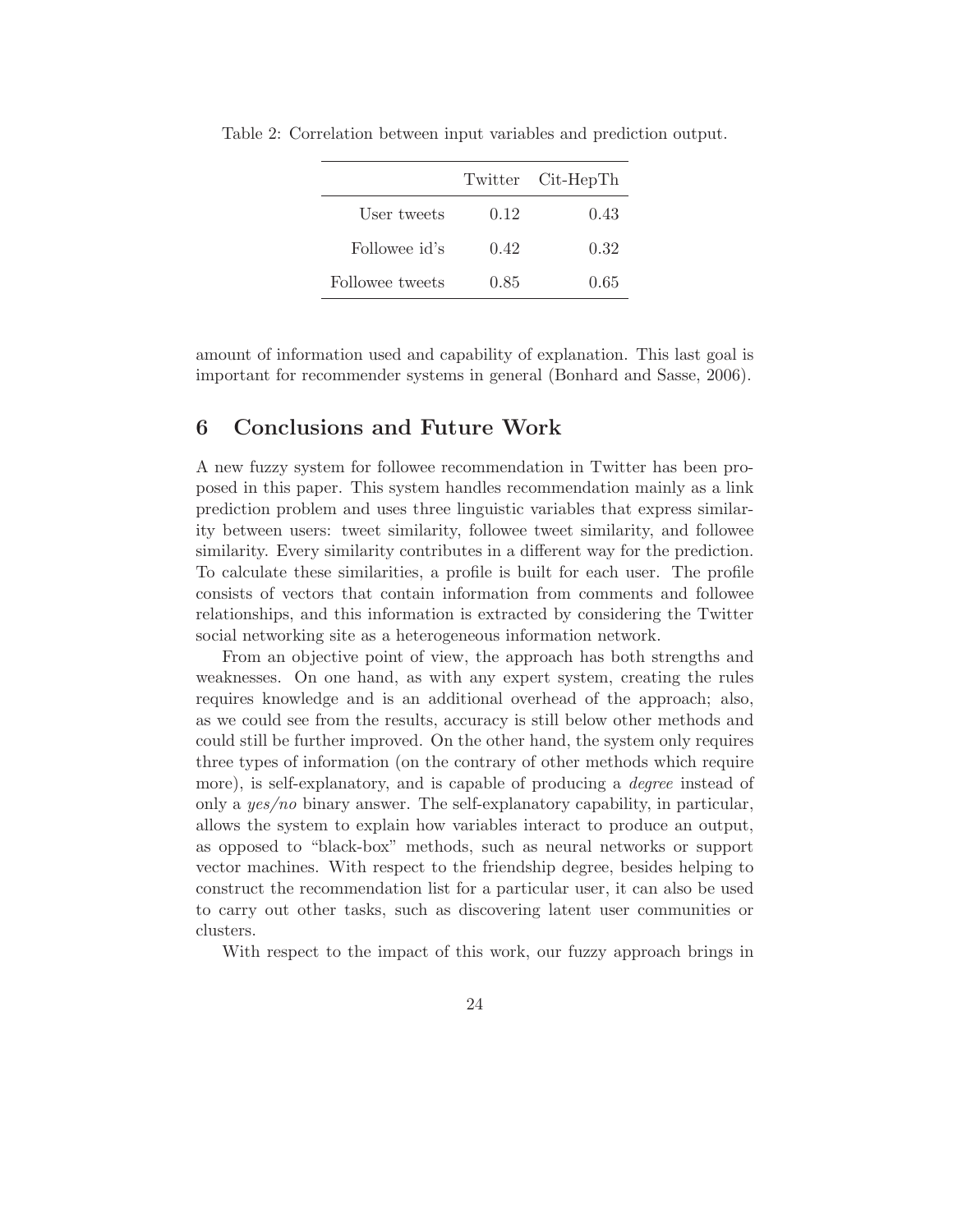a new perspective on the use and construction of expert systems for link prediction and contact recommendation in microblog-oriented social networks. Our method, in particular, brings new knowledge on how to address recommendation in a sui generis, heterogeneous, massive, dynamic environment, which is subject to inaccuracies (think, for example, about language inconsistencies) and incomplete information. One of our main findings, in particular, reveals that the combination of user tweet similarity, followee id similarity, and followee tweet similarity yield accurate followee recommendation results (these results are even better when the combination is used in a supervised approach); in that sense, the use of only three information types is promising — specially in the neural network case. Even when the fuzzy approach can be further improved, we have taken the first step towards a robust, efficient, accurate solution to the problem. Another theoretical contribution that it is important to highlight and that might be of interest is the conceptual model of Twitter as a heterogeneous network, as this model not only facilitates the understanding of Twitter's underlying dynamics, but also serves as a basis for other data mining tasks, such as cyberbullying detection and interest mining.

As future research directions, we propose several courses of action. One of these consists of modifying the existing rule base to incorporate more input variables (e.g. follower tweets, follower id's, retweets, multimedia content, etc.) with the intent of improving accuracy and exploiting Twitter's unique features; of course, this implies an additional overhead and the tradeoff between quality and efficiency must be assessed. Now, beyond the sole introduction of more variables, lies the issue of finding an optimal design for the fuzzy system (fuzzification and defuzzification methods, membership functions, partitions, etc.); in that sense, adaptive methods — such as genetic algorithms, PSO, and similar — could be employed to find this optimal design.

Another important future research direction concerns testing and adapting the fuzzy expert system for other contexts, both inside and outside Twitter. In that sense, it seems valuable to discover how general the system could be, and if it is possible to have a tailored version enhanced for Twitter (or a specific language, such as Chinese or Arab, whose alphabet is different) and a general version for heterogeneous networks analogous to Twitter (such as citation networks). Consequently, there is still plenty of room to create new "flavors" of the original fuzzy expert system. Related to this is the hybridization of the fuzzy system with a supervised technique to create a more powerful approach.

A final future research direction is related to community discovery and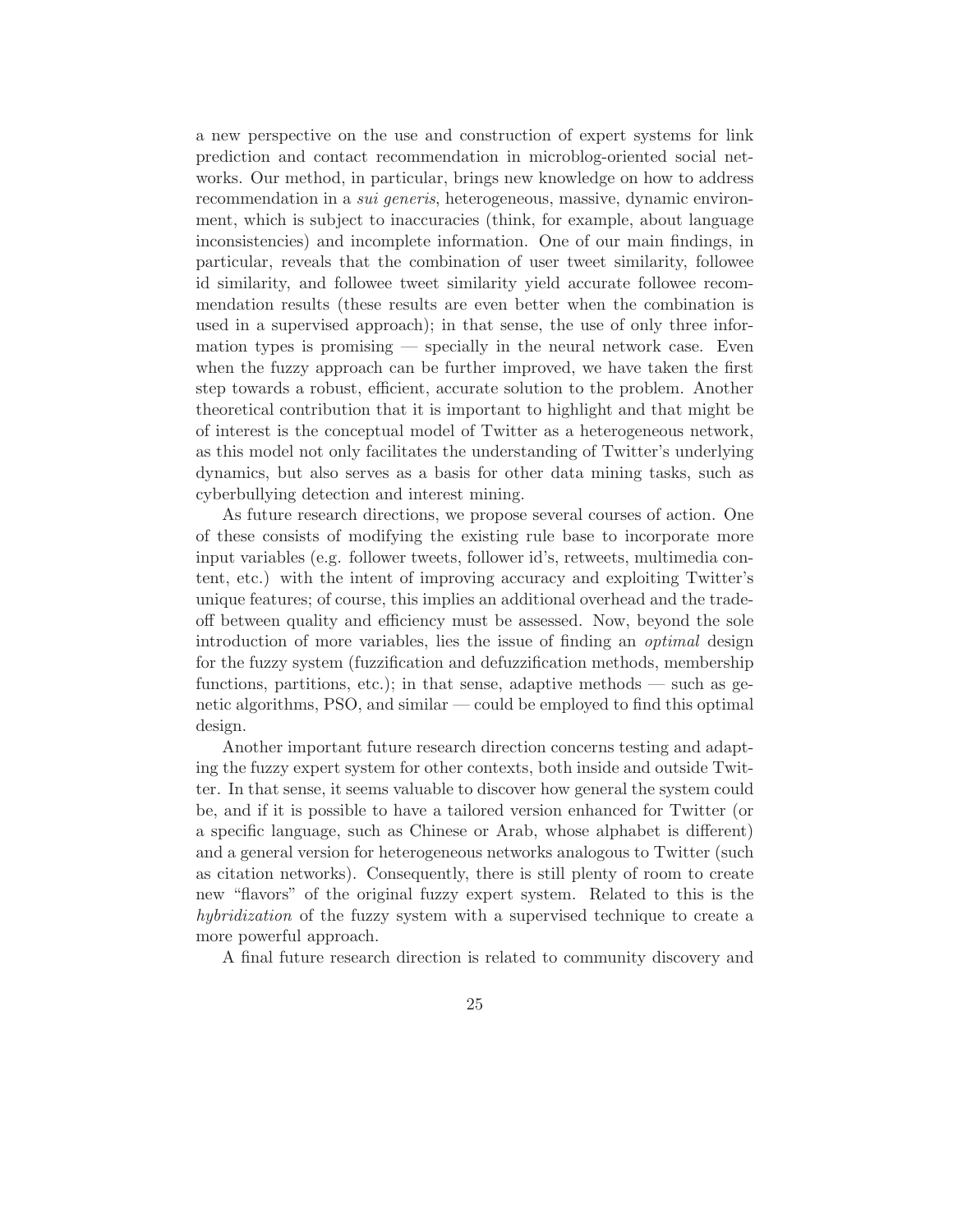graph clustering. Because the fuzzy system produces a friendship degree for a pair of users, it is possible to view this degree as a network weighted edge and use this information to construct a friendship network (or at least parts of) and develop a local probabilistic graph clustering algorithm to find groups of similar users in Twitter (or other complex networks). On the contrary of the follow graph, which would be normally used for the clustering task in Twitter, this friendship network constructed from the fuzzy system could give new insights to community discovery in Twitter and social networks in general.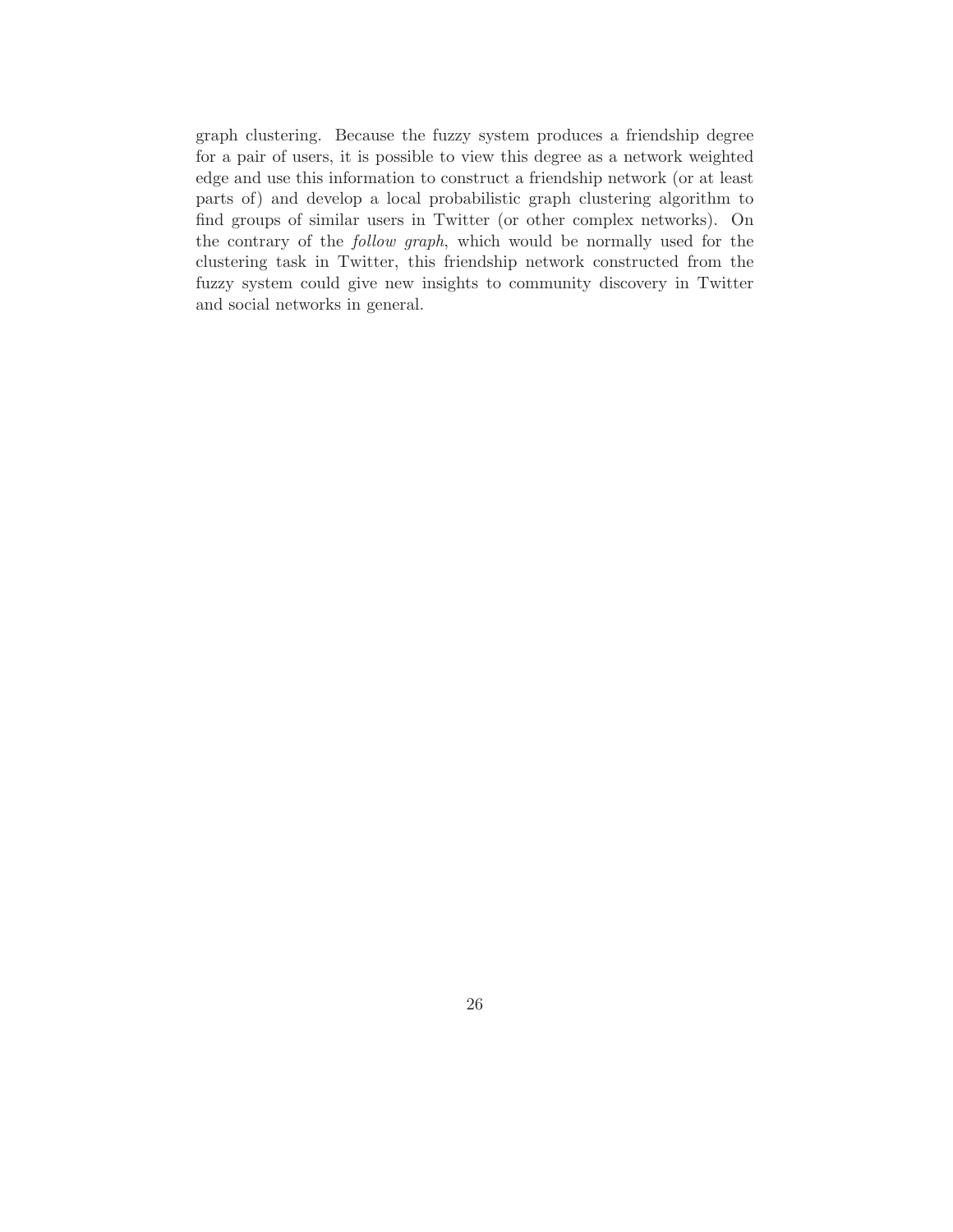

Figure 7: Comparison using the Twitter datasets. Each box shows the minimum, first quartile, median, third quartile, and maximum for the accuracy obtained from the 30 datasets (one box per approach). NN= neural network (multilayer perceptron), TM= Twittommender, CF=co-followers strategy, FoF=friends-of-friends strategy.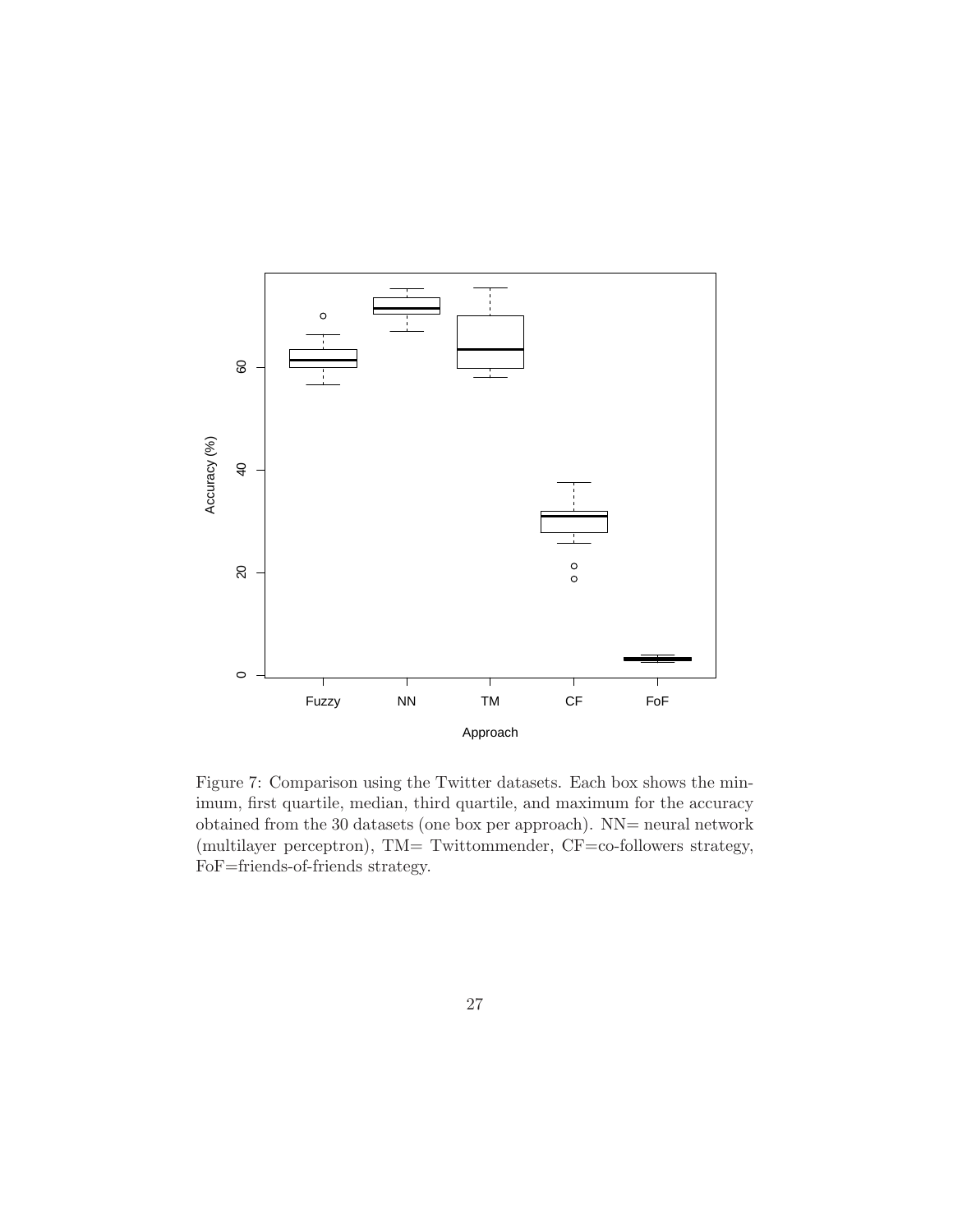# References

- ARMENTANO, M. G., GODOY, D., and AMANDI, A. (2011a) Towards a followee recommender system for information seeking users in Twitter, in Proceedings of the Workshop on Semantic Adaptive Social Web (SASWeb 2011), CEUR Workshop Proceedings, volume 730, 27–38.
- ARMENTANO, M. G., GODOY, D. L., and AMANDI, A. A. (2011b) A topology-based approach for followees recommendation in Twitter, in Proceedings of the 9th Workshop on Intelligent Techniques for Web Personalization and Recommender Systems, Barcelona, Spain.
- BAEZA-YATES, R. and RIBEIRO-NETO, B. (1999) Modern information retrieval. ACM Press, New York, NY, USA.
- BENITO-RUIZ, E. (2009) Handbook of research on Web, chapter Infoxication 2.0, 60–79. IGI Global. doi: 10.4018/978-1-60566-190-2.ch004.
- BOLLEN, J., MAO, H., and ZENG, X. (2011) Twitter mood predicts the stock market, Journal of Computational Science, 2(1), 1–8.
- BONHARD, P. and SASSE, M. (2006) Knowing me, knowing you: Using profiles and social networking to improve recommender systems, BT Technology Journal, 24(3), 84–98.
- CAO, Y. and LI, Y. (2007) An intelligent fuzzy-based recommendation system for consumer electronic products, *Expert Systems with Applications*, 33(1), 230–240.
- CASTELLANO, G., CASTIELLO, C., DELL'AGNELLO, D., FANELLI, A., MENCAR, C., and TORSELLO, M. (2010) Learning fuzzy user profiles for resource recommendation, International Journal Of Uncertainty, Fuzziness, and Knowledge-based Systems, 18(4), 389–410.
- CHEN, J., GEYER, W., DUGAN, C., MULLER, M., and GUY, I. (2009) Make new friends, but keep the old: Recommending people on social networking sites, in Proceedings of the SIGCHI Conference on Human Factors in Computing Systems: ACM, 201–210.
- CHEN, J., NAIRN, R., NELSON, L., BERNSTEIN, M., and CHI, E. (2010) Short and tweet: experiments on recommending content from information streams, in Proceedings of the SIGCHI Conference on Human Factors in Computing Systems: ACM, 1185–1194.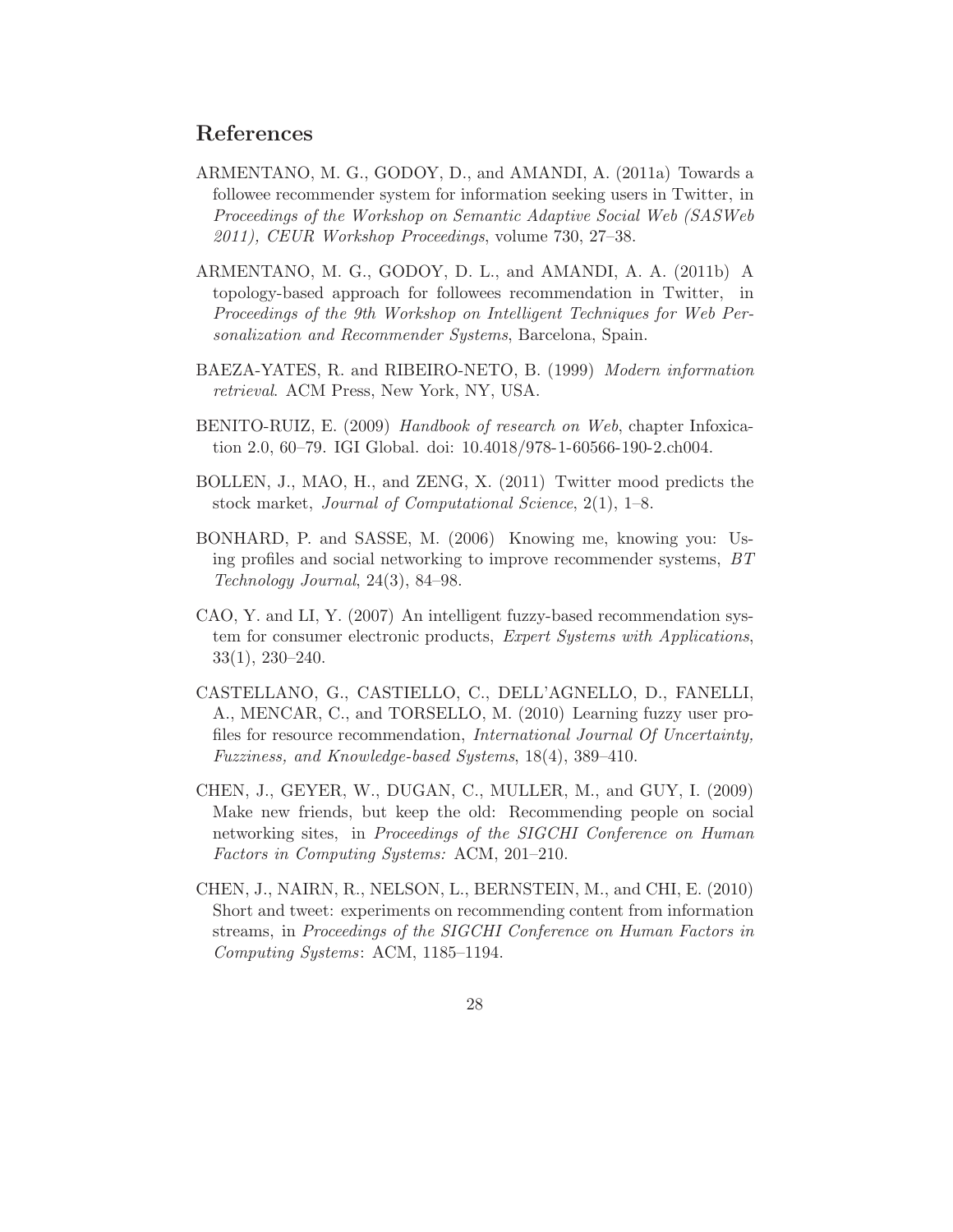- CULOTTA, A. (2010) Towards detecting influenza epidemics by analyzing Twitter messages, in Proceedings of the 1st Workshop on Social Media Analytics: ACM, 115–122.
- FU, X. and SHEN, Y. (2014) Study of collective user behaviour in Twitter: a fuzzy approach, Neural Computing and Applications, 25(7-8), 1603–1614.
- GANTZ, J. and REINSEL, D. (2010) The digital universe decade: Are you ready? IDC Review.
- GAVILANES, R. G., O'HARE, N., AIELLO, L. M., and JAIMES, A. (2013) Follow my friends this Friday! An analysis of human-generated friendship recommendations, in Social Informatics: Springer, 46–59.
- GETOOR, L. and DIEHL, C. (2005) Link mining: a survey, ACM SIGKDD Explorations Newsletter, 7(2), 3–12.
- HANNON, J., BENNETT, M., and SMYTH, B. (2010) Recommending Twitter users to follow using content and collaborative filtering approaches, in Proceedings of the 4th ACM conference on Recommender Systems: ACM, 199–206.
- HANNON, J., MCCARTHY, K., and SMYTH, B. (2011) Finding useful users on Twitter: Twittomender the followee recommender, in Advances in Information Retrieval: Springer, 784–787.
- HSU, W. H., KING, A. L., PARADESI, M. S., PYDIMARRI, T., and WENINGER, T. (2006) Collaborative and structural recommendation of friends using weblog-based social network analysis, in Proceedings of the 2006 AAAI Spring Symposium: Computational Approaches to Analyzing Weblogs: AAAI, 55–60.
- HUBERMAN, B., ROMERO, D. M., and WU, F. (2008) Social networks that matter: Twitter under the microscope, *First Monday*,  $14(1)$ . doi: http://dx.doi.org/10.5210/fm.v14i1.2317.
- JAVA, A., SONG, X., FININ, T., and TSENG, B. (2007) Why we twitter: understanding microblogging usage and communities, in Proceedings of the 9th WebKDD and 1st SNA-KDD 2007 workshop on Web mining and social network analysis: ACM, 56–65.
- JI, M., HAN, J., and DANILEVSKY, M. (2011) Ranking-based classification of heterogeneous information networks, in Proceedings of the 17th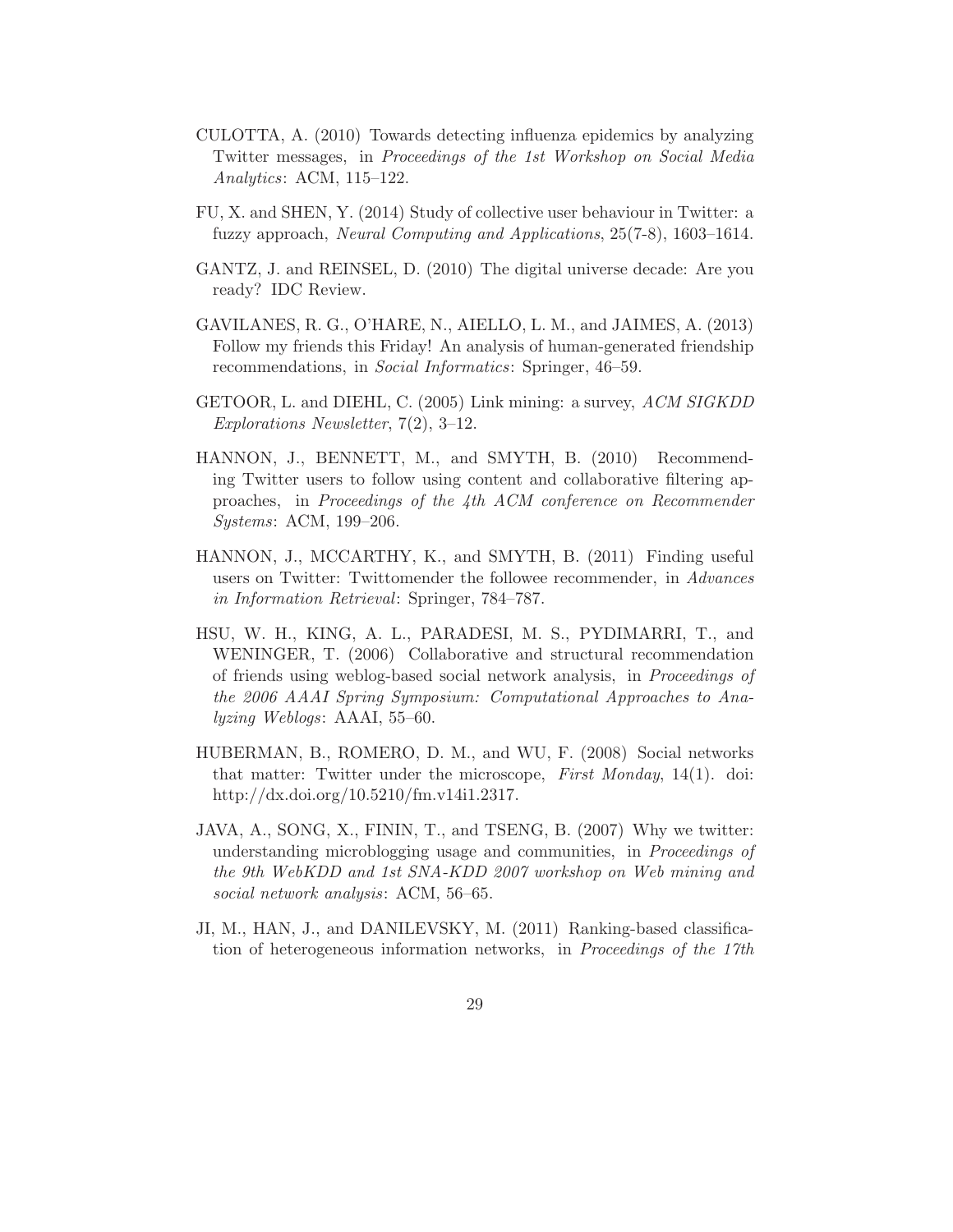ACM SIGKDD International Conference on Knowledge Discovery and Data mining: ACM, 1298–1306.

- KIM, Y. and SHIM, K. (2011) Twitobi: A recommendation system for Twitter using probabilistic modeling, in Proceedings of the IEEE 11th International Conference on Data Mining (ICDM): IEEE, 340–349.
- KIM, Y. and SHIM, K. (2013) TWILITE: A recommendation system for Twitter using a probabilistic model based on latent Dirichlet allocation, Information Systems, 42, 59–77. doi: http://dx.doi.org/10.1016/j.is.2013. 11.003.
- KWAK, H., LEE, C., PARK, H., and MOON, S. (2010) What is Twitter, a social network or a news media?, in Proceedings of the 19th International Conference on World Wide Web: ACM, 591–600.
- KYWE, S. M., LIM, E.-P., and ZHU, F. (2012) A survey of recommender systems in Twitter, in Social Informatics: Springer, 420–433.
- LI, M., LIU, L., and LI, C.-B. (2011) An approach to expert recommendation based on fuzzy linguistic method and fuzzy text classification in knowledge management systems, Expert Systems with Applications, 38(7), 8586– 8596.
- LIU, B. (2007) Web data mining: Exploring hyperlinks, content, and usage data. Springer, Chicago, IL, USA.
- LIU, D. and CHEN, X. (2011) Rumor propagation in online social networks like Twitter–a simulation study, in Proceedings of the 3rd International Conference on Multimedia Information Networking and Security (MINES): IEEE, 278–282.
- LIU, F. and LEE, H. J. (2010) Use of social network information to enhance collaborative filtering performance, Expert systems with applications, 37 (7), 4772–4778.
- NEWMAN, M. (2010) Networks: An introduction. Oxford University Press, New York, USA.
- PARK, D. H., KIM, H. K., CHOI, I. Y., and KIM, J. K. (2012) A literature review and classification of recommender systems research, Expert Systems with Applications, 39(11), 10059–10072.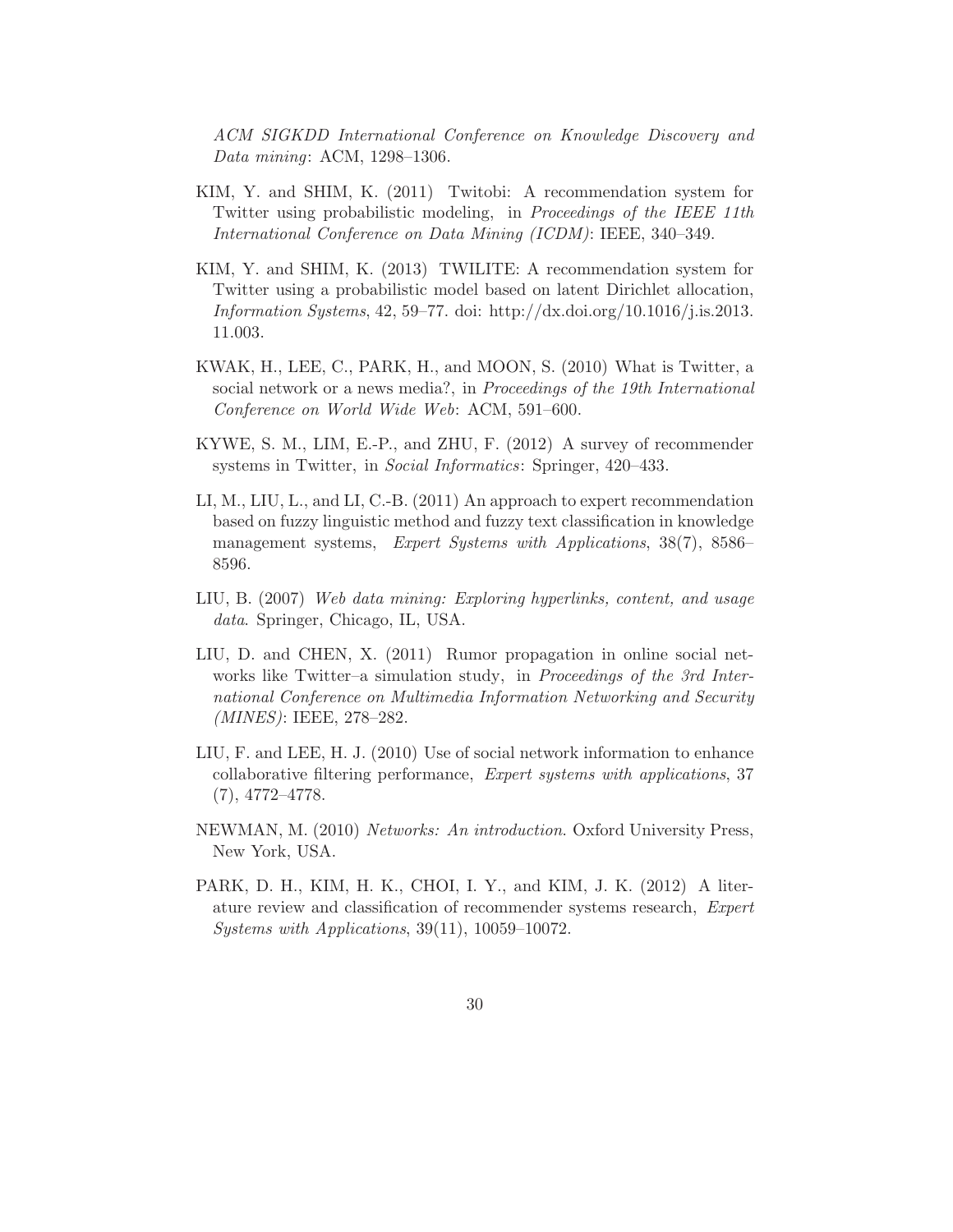- PARK, H.-S., YOO, J.-O., and CHO, S.-B. (2006) A context-aware music recommendation system using fuzzy bayesian networks with utility theory, in Fuzzy systems and knowledge discovery: Springer, 970–979.
- PORCEL, C. and HERRERA-VIEDMA, E. (2010) Dealing with incomplete information in a fuzzy linguistic recommender system to disseminate information in university digital libraries, Knowledge-Based Systems, 23(1), 32–39.
- RICCI, F., ROKACH, L., and SHAPIRA, B. (2011) Introduction to recommender systems handbook. In Ricci, F., Rokach, L., Shapira, B., and Kantor, P. B., editors, Recommender Systems Handbook, pages 1–35. Springer US. ISBN 978-0-387-85819-7. doi: 10.1007/978-0-387-85820-3 1. URL http://dx.doi.org/10.1007/978-0-387-85820-3\_1.
- RODRÍGUEZ, F. M. (2013) Cuantificación del interés de un usuario en un tema mediante minería de texto y análisis de sentimiento. Master's thesis, Universidad Autónoma de Nuevo León.
- SAKAKI, T., OKAZAKI, M., and MATSUO, Y. (2010) Earthquake shakes Twitter users: real-time event detection by social sensors, in Proceedings of the 19th International Conference on World wide web: ACM, 851–860.
- SILVA, N. B., TSANG, R., CAVALCANTI, G. D., and TSANG, J. (2010) A graph-based friend recommendation system using genetic algorithm, in Proceedings of the 2010 IEEE Congress on Evolutionary Computation  $(CEC)$ : IEEE, 1–7.
- SUN, Y., YU, Y., and HAN, J. (2009) Ranking-based clustering of heterogeneous information networks with star network schema, in Proceedings of the 15th ACM SIGKDD International Conference on Knowledge Discovery and Data mining: ACM, 797–806.
- SUN, Y., HAN, J., AGGARWAL, C. C., and CHAWLA, N. V. (2012) When will it happen?– Relationship prediction in heterogeneous information networks, in Proceedings of the 5th ACM International Conference on Web Search and Data mining: ACM, 663–672.
- TRUNG, D. N. and JUNG, J. J. (2014) Sentiment analysis based on fuzzy propagation in online social networks: a case study on tweetscope, Computer Science and Information Systems, 11(1), 215–228.